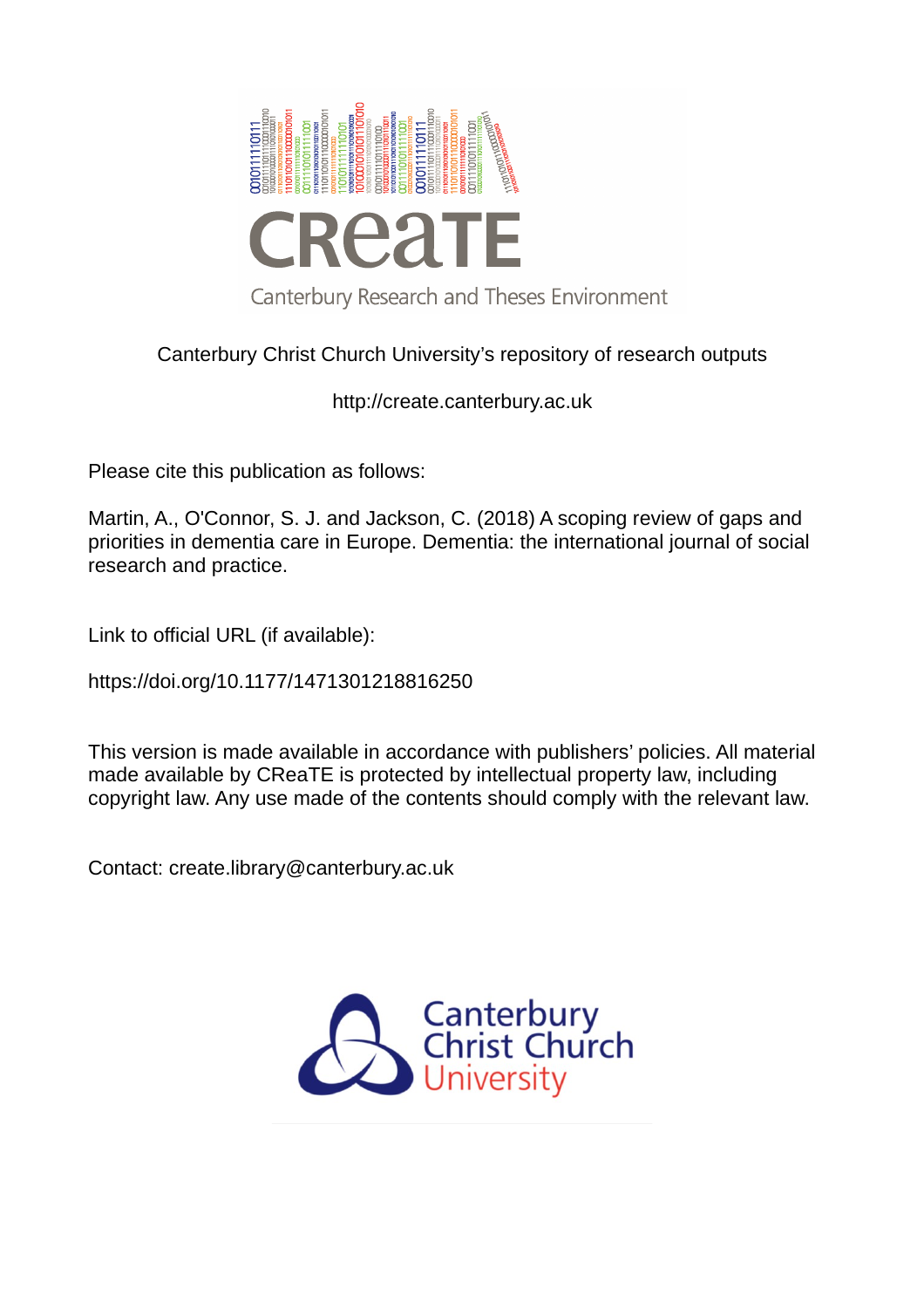# **A scoping review of gaps and priorities in dementia care in Europe**

### Abstract

Dementia is a widely recognized public health priority due to the increasing number of people living with the condition and its attendant health, social and economic costs. Delivering appropriate care is a challenge in many countries in Europe contributing to unmet needs of people living with dementia. Acute hospital settings are often the default route in pursuit for dementia care due to the lack of or limited knowledge of local service provisions. The care environment and the skillsets in acute hospitals do not fully embrace the personhood necessary in dementia care. Predictions of an exponential increase in people living with dementia in the coming 30 years require evidence based strategies for advancing dementia care and maximizing independent living. However, the evidence required to inform priorities for enabling improvements in dementia care is rarely presented in a way that stimulates and sustains political interests. This scoping review of the literature drew on principles of metaethnography to clarify the gaps and priorities in dementia care in Europe. The review constituted eight papers (n=8) and a stakeholder consultation involving three organizations implementing dementia care programs in Europe comprising: Emmaus Elderly Care and Residential Care Holy Heart in Belgium and ZorgSaam in the Netherlands. Overarching concepts of gaps identified include fragmented non person centered care pathways, the culture of dementia care, limited knowledge and skills, poor communication and information sharing and ineffective healthcare policies. Key areas distinguished from the literature for narrowing the gaps to improve care experiences and the support for people living with dementia care encompass person centered care, integrated care pathways and healthcare workforce development. Action for advancing care and maximizing independent living needs to go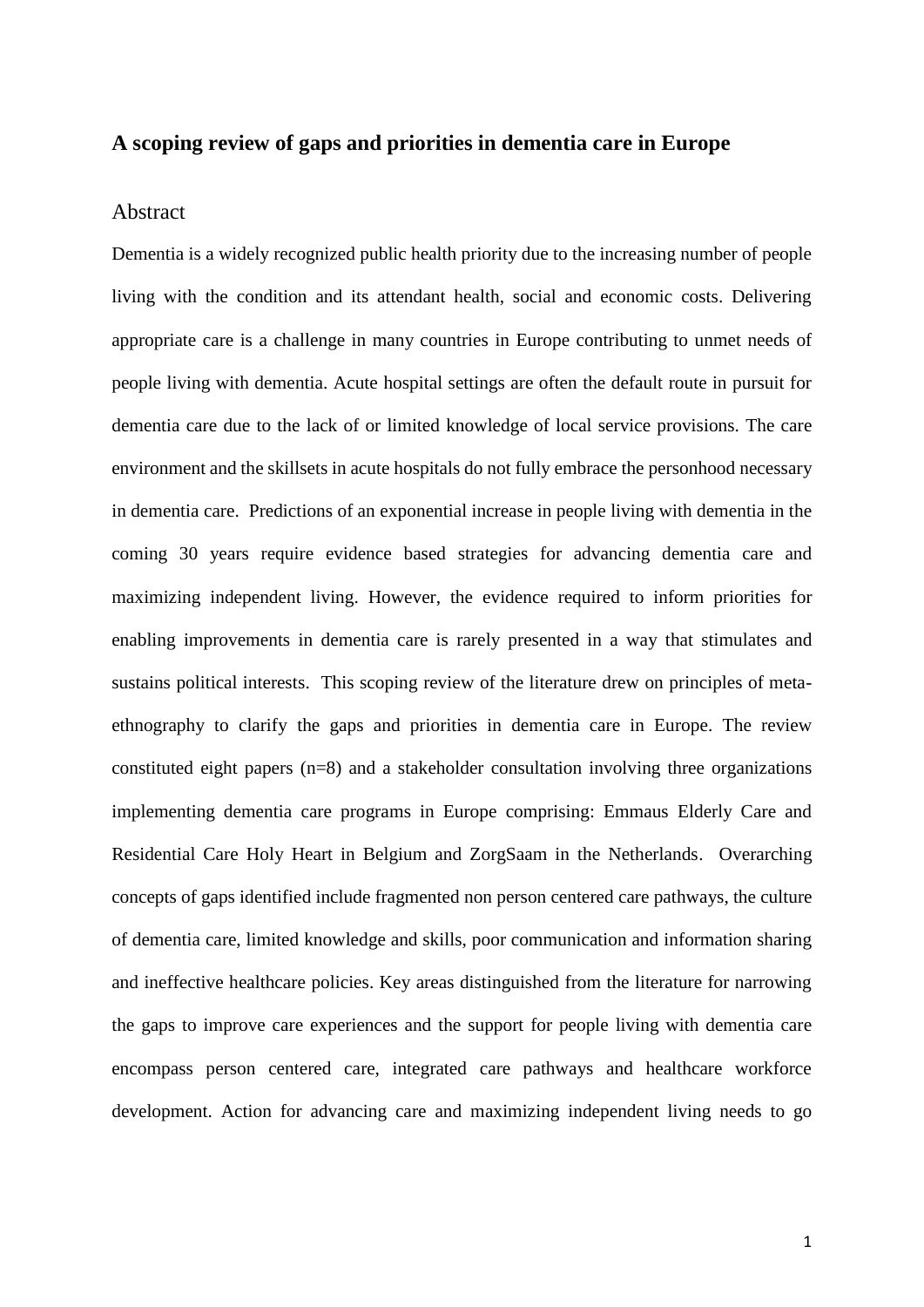beyond mere inclusions on political agendas to incorporate a shift in health and social care policies to address the needs of people living with dementia.

**Key words** Dementia care, care priorities, gaps in care

# **Introduction**

Dementia is a widely recognized public health priority due to the increasing number of people living with the condition and its attendant health, social and economic costs. In the United Kingdom for example, the number of people with dementia is expected to rise to over 2 million in the next 30 years, with an overall economic impact cost of about £26 billion (US \$ 35 billion) per annum (Prince et al., 2014). In 2010, high income countries accounted for 46% of the global prevalence of dementia and 89% of the total global dementia costs estimated at US \$ 604 billion, 70% of which was incurred through healthcare (Prince, Guerchet & Prina 2015). The term dementia describes an array of varying symptoms emanating from disorders that impair the human brain, most commonly, but not uniquely, in older people (Royal College of Psychiatrists (RCP), 2017). Delivering appropriate dementia care is a challenge in many countries in Europe contributing to unmet needs of people living with dementia (Van De Voorde et al. 2017). We use the term people living with dementia to represent not only the person diagnosed with the condition, but the constellation of people immediately affected by the diagnosis. Acute care settings are often the default route in pursuit for dementia care due to the lack of or limited knowledge of community service provisions (Lathren, Sloane, Hoyle, Zimmerman & Kaufer, 2013). The focus in acute hospitals is on the primary issue leading to admission, which is often non-definitive and the challenges of accessing specialized care become overwhelming (Houghton et al., 2016). While the apparent cost of dementia care is rising apace, there also seems to be increasing demand for specialized care of up to 40% where this already exists (Van De Voorde et al., 2017).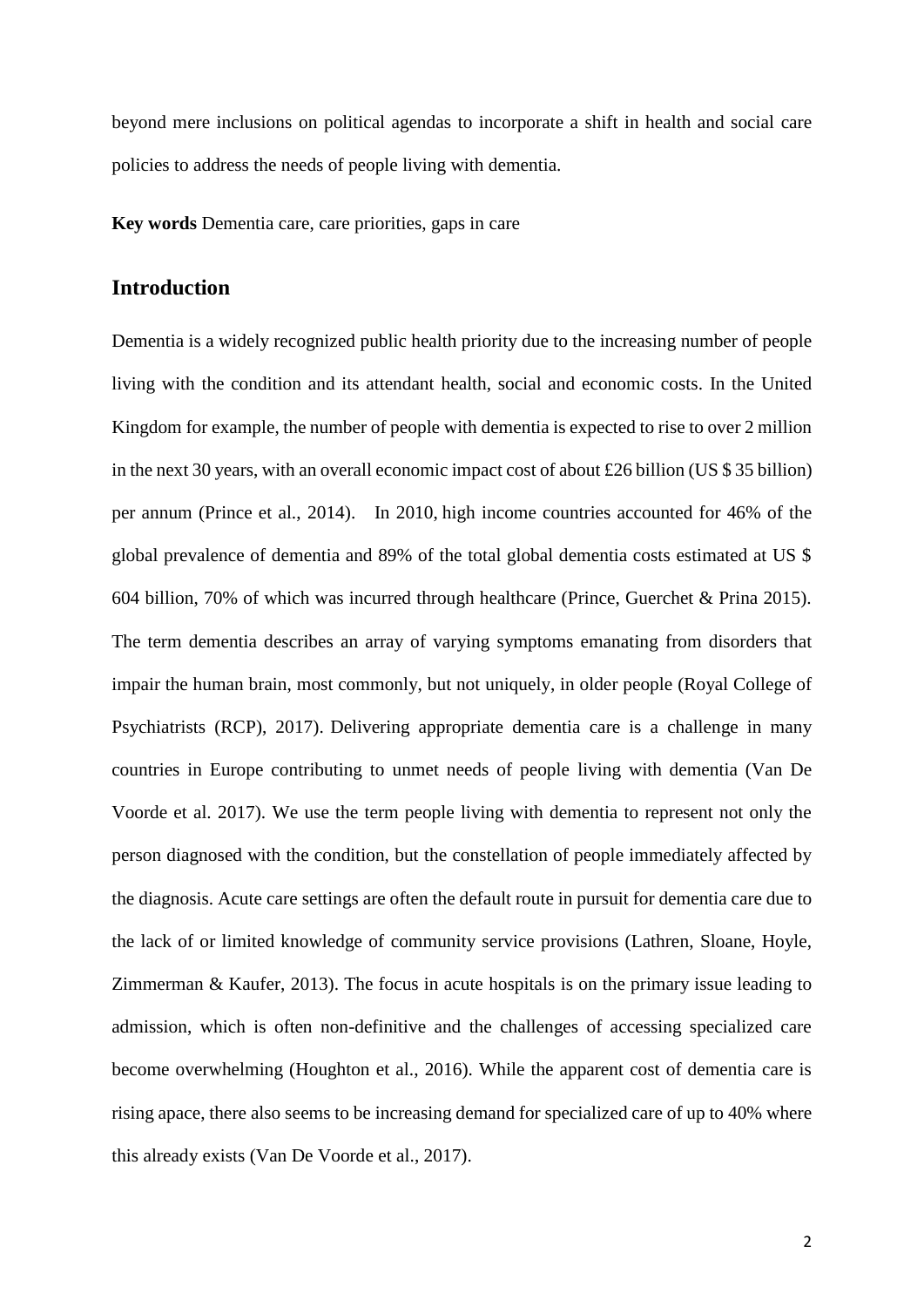The majority of countries in Europe are cognizant of the rising prevalence of dementia and thus have dementia care strategies in place, but with varying priorities and emphases (Nakanishi et al., 2015). The World Dementia Council global care statement calls for evidence based improvements in the quality of dementia care, with emphasis on care planning for better health outcomes, improved comfort and reduced anxiety for people with dementia (World Dementia Council (WDC), 2017). Unfortunately, the growing body of research evidence on dementia is seldom presented in a form that stimulates policy action to enable required improvements to happen (Quaglio, Brand & Dario, 2016). Our scoping review of the literature aimed to map gaps and priorities in dementia care in Europe to inform innovations for improved models of dementia care and support. The review focuses on gaps relating to delivery of care for the condition of dementia instead of inequalities in healthcare delivery that may be due to demographic factors.

# **Methods**

# Design

We used Arksey and O'Malley (2005)'s scoping review framework to map key concepts across different studies and generate a summary of broad areas for gaps and priorities in dementia care. We drew on principles of meta-ethnography (Noblit & Hare, 1998) to transcend the conventional aggregation of results and enable interpretation of findings from different studies in a more practical and illuminating way. Meta-ethnography is a structured way of analysing and interpreting data cross published results of qualitative studies (Erwin, Brotherson & Summers, 2011). Meta-ethnography complemented the scoping review approach, specifically in focusing the scale for gap analyses and overcoming the generalization of different aspects of the wide spectrum of research on dementia. We used systems theory (von Bertalanffy, 1977)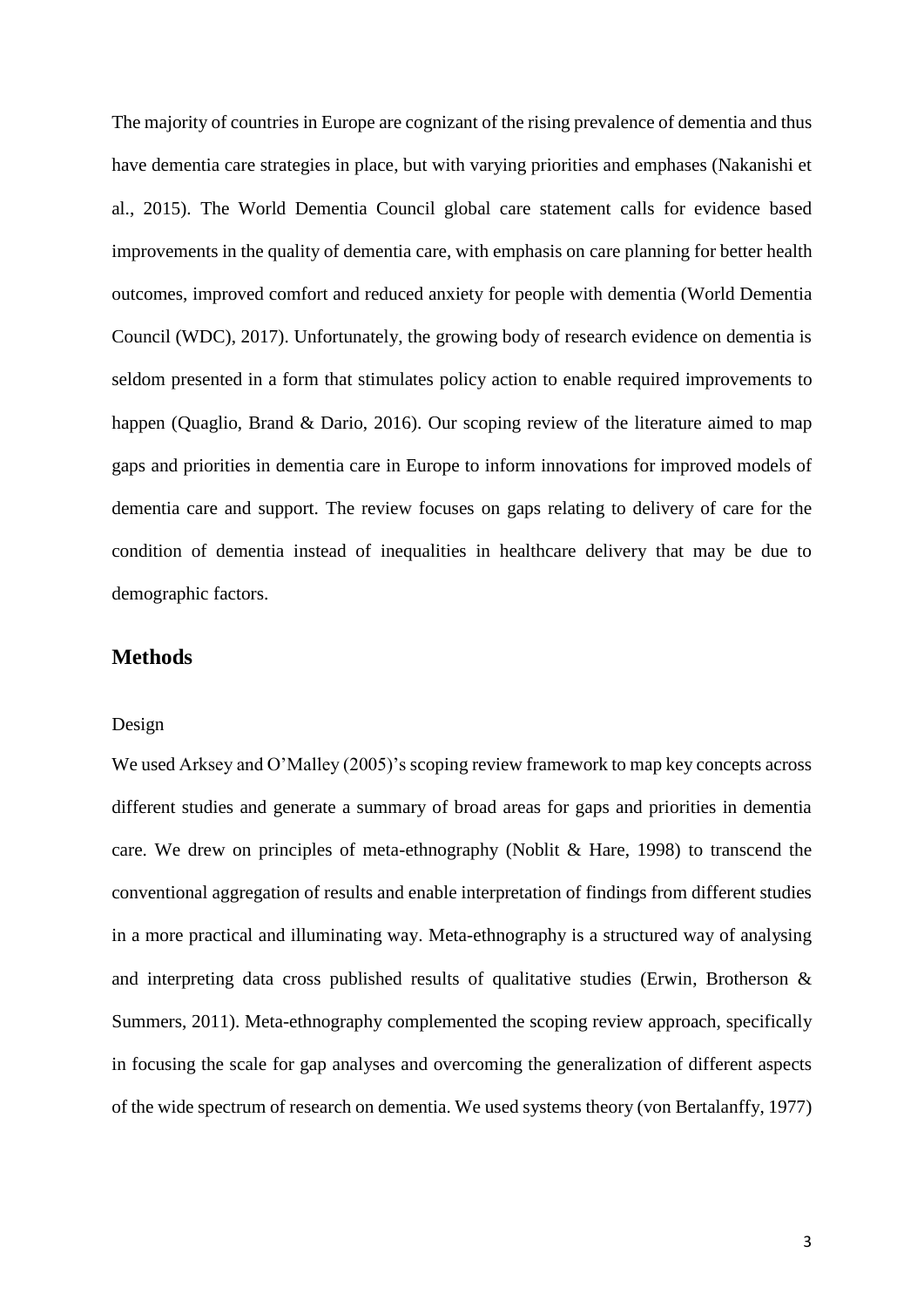to support interdisciplinary conceptualization of interdependent parts that create gaps in care and those required to work in tandem to improve the quality of dementia care.

The review aimed to answer the question, 'what are the gaps and priorities for dementia care in Europe?' The research question called for studies that employed a gap analysis approach to simplify the process of distinguishing strategies for holistic resolution of issues that would otherwise be traced through consulting various sources of information. A gap analysis in healthcare is a data driven method that helps to identify priority care needs amidst competing possibilities (Golden et al., 2017).

# Identifying relevant studies

We identified papers relevant to the study through an electronic search of four databases, including EMBASE, CINHAL, Medline and PsycINFO. We used the SPIDER framework (Cook, Smith and Booth, 2012) to facilitate rigor in defining important aspects of the research question and logic combination of search terms. We focused the search on literature published in English from January 2007 to May 2017 to identify evidence taking into account recent policy developments in dementia care. A search for evidence published outside the conventional peer review routes supplemented the search in electronic databases. Table 1 shows the search terms identified with the help of the SPIDER framework.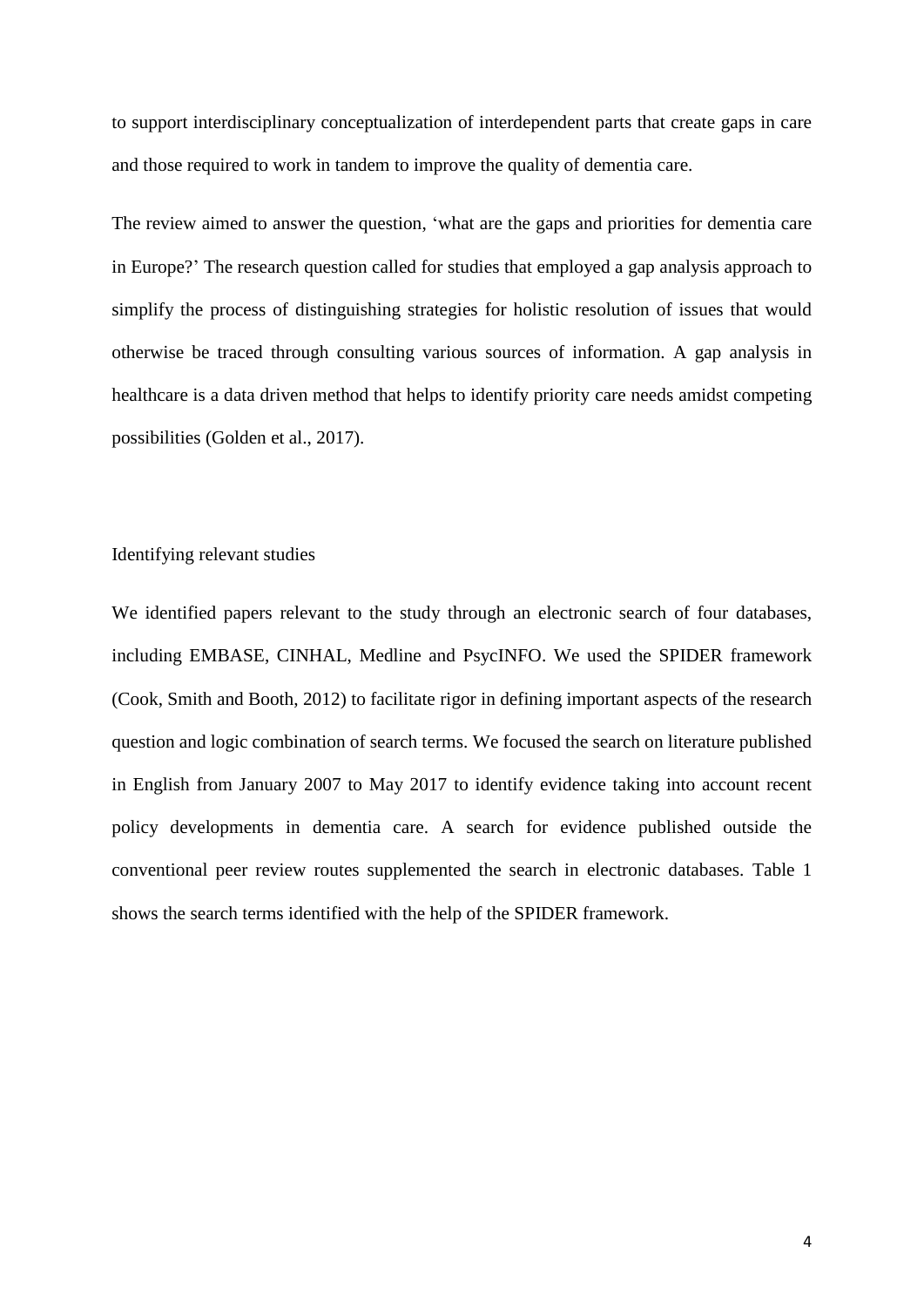# **Table 1 Search terms**

| Sample (S)         | Phenomena of  | Design (D)    | Evaluation (E)        | Research type (R) |
|--------------------|---------------|---------------|-----------------------|-------------------|
|                    | Interest (PI) |               |                       |                   |
| People living with | Dementia care | Gap analysis  | Gaps in dementia      | Qualitative       |
| dementia           |               |               | care                  |                   |
|                    |               |               | Priorities identified |                   |
|                    |               |               | to narrow gaps        |                   |
| [Dementia] OR      | [Care]        | [Evaluat*] OR | [Gaps] OR             | [Qualitative]     |
| [Alzheimer*] OR    |               | [Analys*] OR  | [Inequ*] AND          |                   |
| [Neurodegenerat*   |               | [Review*] OR  | [Priorit*]            |                   |
| disease*]          |               |               |                       |                   |

# Selecting relevant studies

Studies qualified for inclusion in the scoping review if they analyzed the performance of dementia care and also highlighted best practice or strategies for attaining desired performance. Figure 1 illustrates the process of screening for relevant items.

We excluded items if they:

- were primary studies conducted outside of Europe;
- were descriptive, editorials or commentaries;
- had a generic focus on older people's care; and or
- assessed pre-determined outcomes of an intervention.

Studies employing quantitative methods were excluded because they do not conform to principles underpinning meta-ethnography. Meta-ethnography involves reinterpretation of interpretations of published qualitative research (Pilkington, 2018). We also omitted the search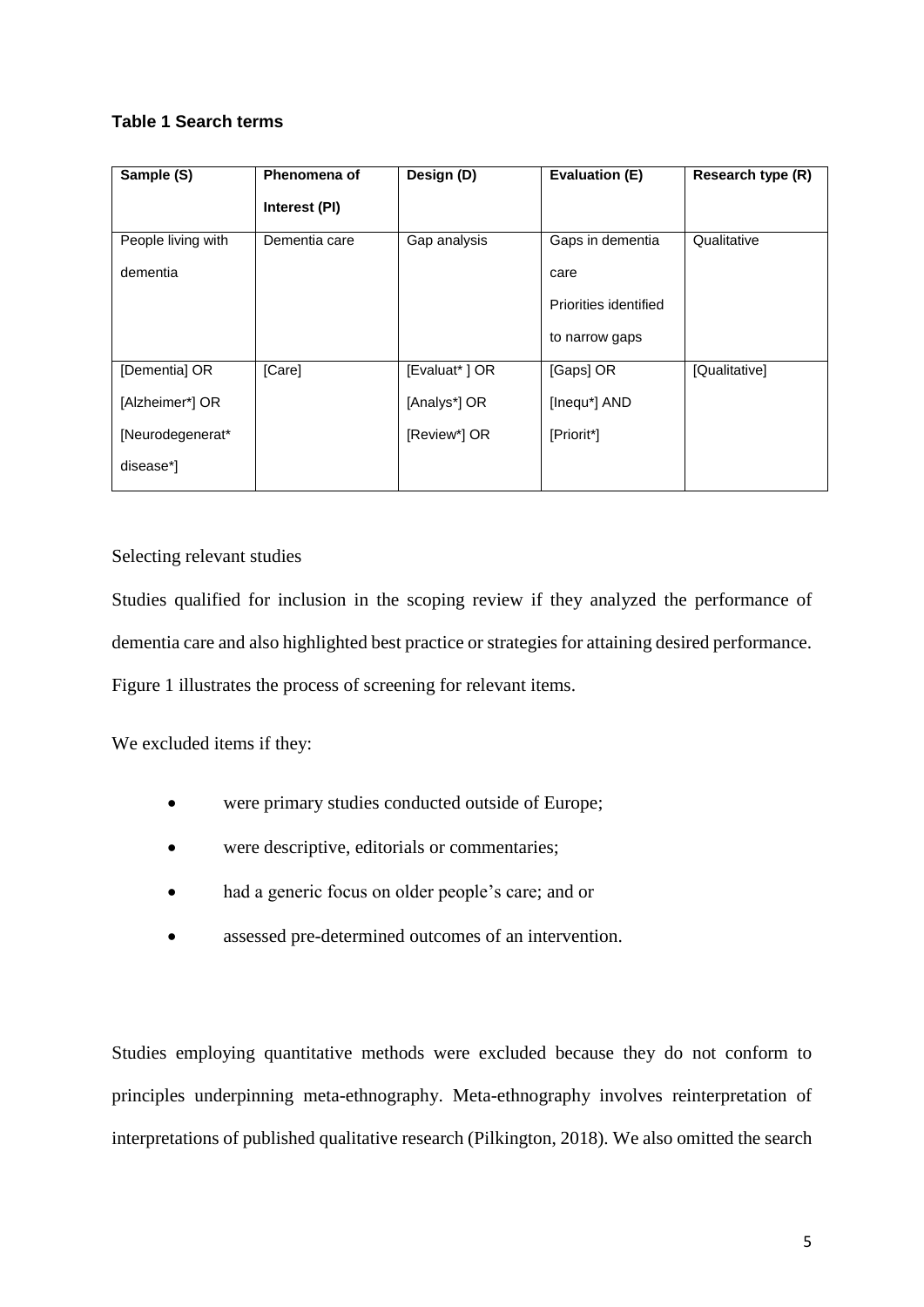of bibliographies of included reviews of the literature on the basis that authors' syntheses of gaps and priorities in dementia care were adequately grounded in the results of primary studies.



**Figure 1 process of screening citations returned to identify relevant items**

# Quality appraisal of studies

For many qualitative reviews, researchers feel the need to succumb unnecessarily to the pressure of appraising papers for inclusion to avoid the health community stigma related to gold standard methods (Toye et al., 2014). We made a cautious decision to prioritize the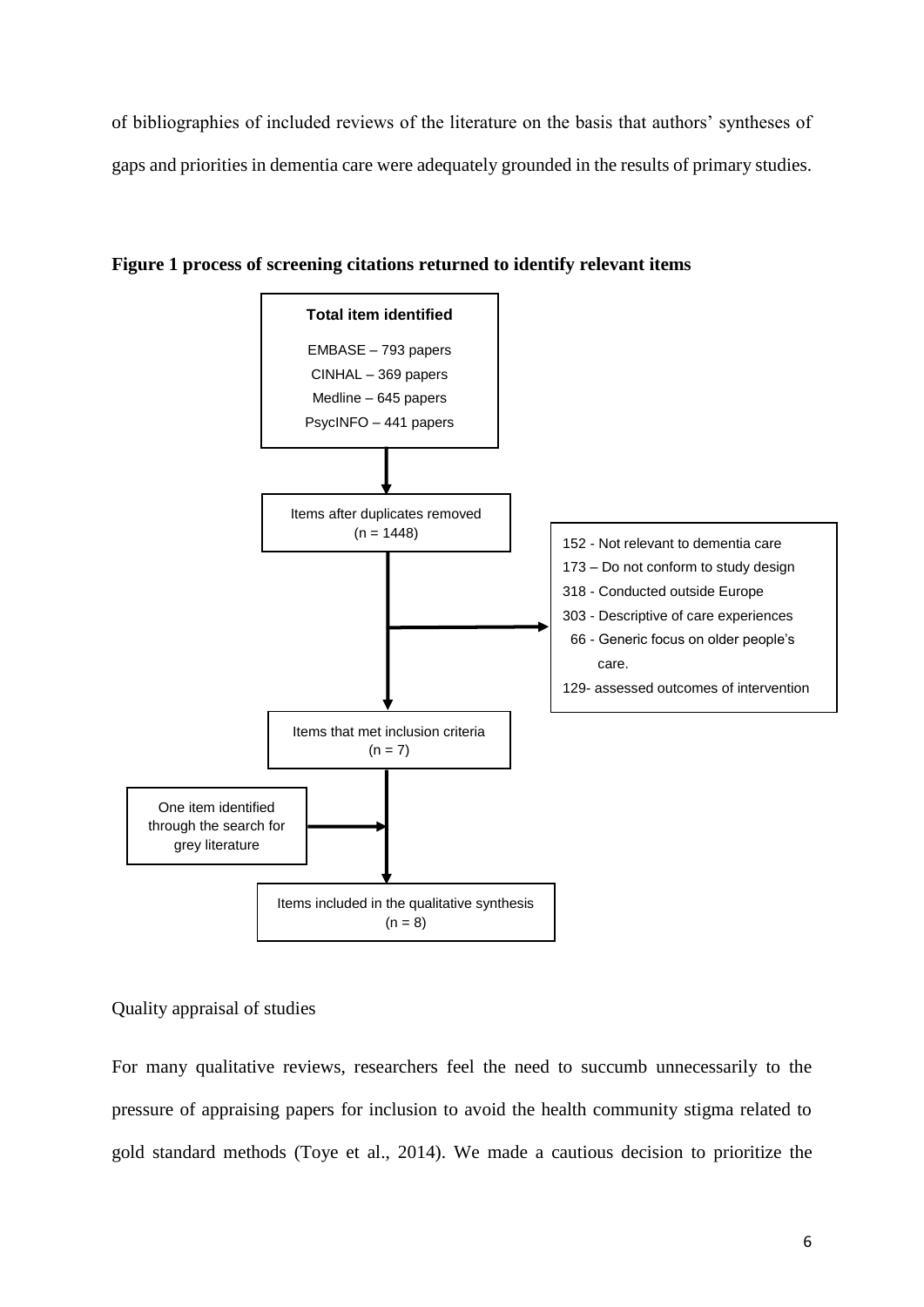relevance of papers over quality determined by methodological rigor to maximize the contribution of conceptual and methodological heterogeneity to formulating overarching concepts (Dixon-Woods et al. 2006).

#### Charting the data

Two reviewers independently read papers included in the review and used a predetermined online template (google forms) to record characteristics of studies (Table 2) plus gaps and priorities in dementia care distinguished in each of the studies. This was in the form of short sentences of key concepts that most suitably summarized identified gaps and care priorities while maintaining consistency with the original wording of the papers. The online template programmed data charted into coherent categories. The number of papers included in the review (n= 8) provided sufficient data for mapping key concepts of gaps and priorities in dementia care. A third reviewer examined completed data charts for consistency to enhance credence of the synthesis. We resolved variations by revisiting and discussing original items to achieve consensus. The reconciled data chart provided a summary of concepts derived from studies constituting the scoping review.

#### Collating and summarizing results

Using principles of meta-ethnography (Noblit & Hare, 1998), the first step involved comparing charted concepts to identify key constructs that described a range of other concepts to represent the next level in the synthesis grid. Meta-ethnography draws on a cumulative build of concepts resulting from information extracted from individual studies published about a credibly related topic (Pilkinton, 2018). The process entails systematic meld of relevant information extracted from published results of individual studies through interpretation to generate allencompassing concepts that would not ideally describe findings of an individual study (Pilkinton, 2018). We used synthesis argument (Dixon-Woods et al., 2006) to incorporate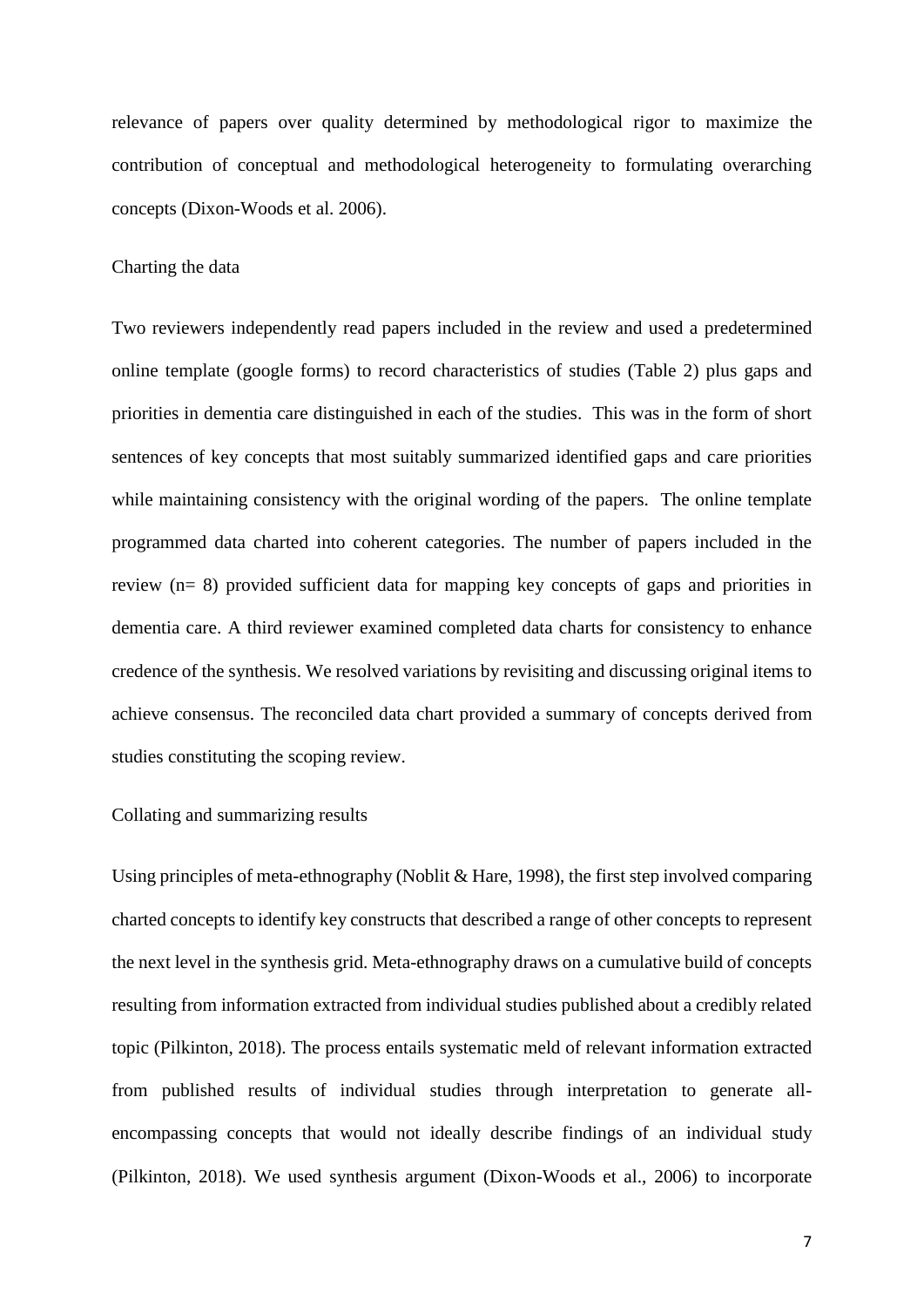evidence across studies into a grid of concepts based on the original studies included in the review. Whereas line augment requires ordered interpretations, synthesis argument supports the fluid use of concepts to enable links between conceptual developments of primary studies and synthetic concepts (*concepts derived by authors*) (Dixon-Woods et al., 2006).

Our synthesis argument questioned included studies for elements of personhood and holistic care to form unified explanations for different aspects of the gaps and priorities identified in dementia care. Personhood in dementia care is a value that enables practitioners to look beyond the condition and develop understanding of the person with dementia, including but not limited to their emotions, preferences and family history (Kontos, Mitchell, Mistry & Ballon, 2010). Systems theory (von Bertalanffy, 1977) facilitated the organisation of concepts in an interdisciplinary manner to form a purposeful whole. von Bertalanffy postulates that systems are open to interactions with and within their environment, through which they develop new relations. This analogy supported our conceptualization of prerequisites, processes and outputs through collating and interpreting relationships and interaction of elements required for sustainable person centered outcomes. On the basis that systems constitute subsystems with permeable boundaries (von Bertalanffy, 1977), we derived synthetic concepts through continuous comparison of concepts and questioning of purposeful activity in relation to holistic dementia care. Figure 2 illustrates how we assimilated evidence across various studies included in the review into a grid of constructs.

### [Insert Figure 2]

#### Consultation

Arksey and O'Malley (2005) recommend consulting with stakeholders to make results of a scoping study more useful and practical. We asked three organizations involved in providing direct care and support for people living with dementia to comment on how representative the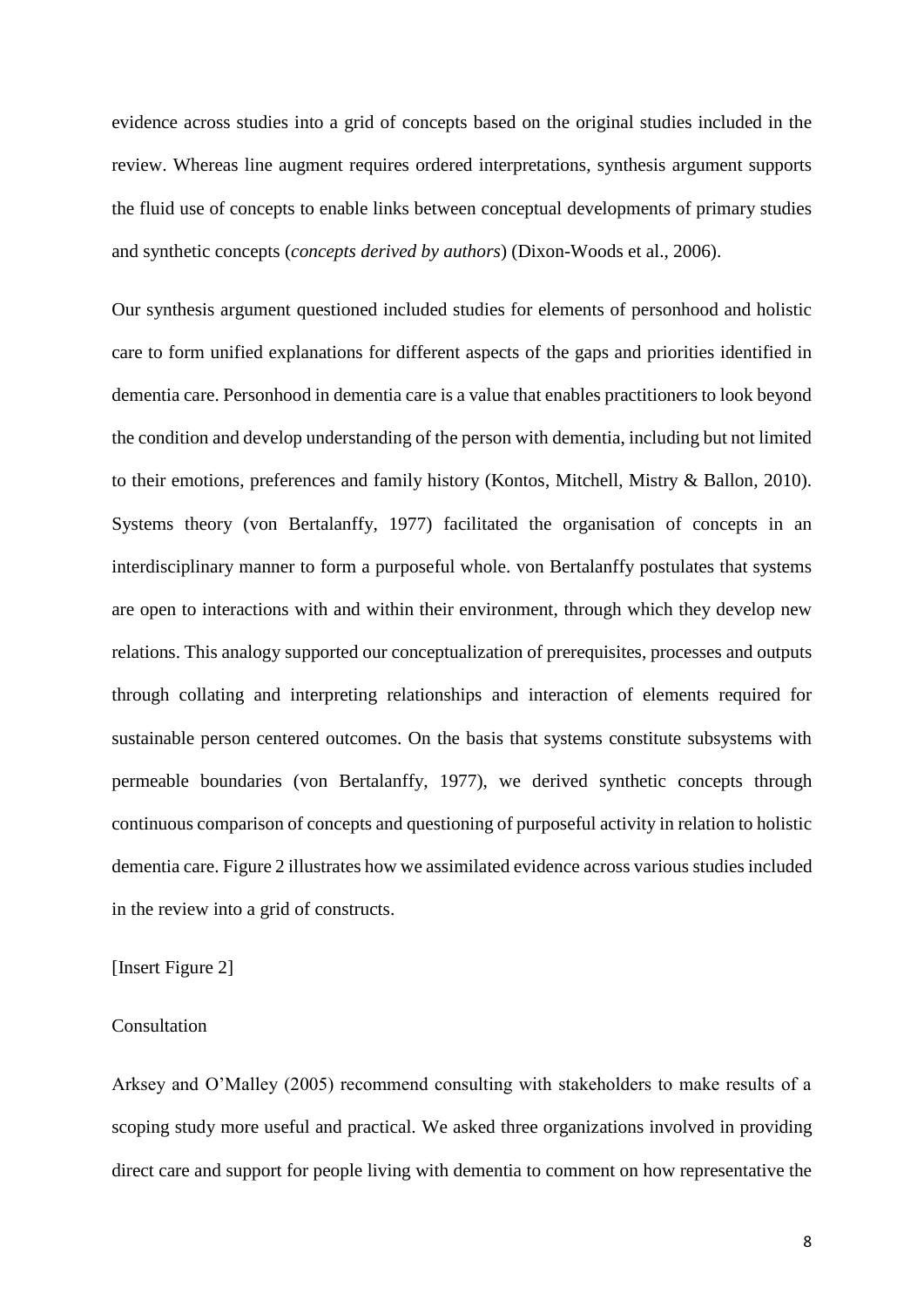results were of the situation in Europe and to identify further references. Organizations included Emmaus Elderly Care and Residential Care Holy Heart in Belgium and ZorgSaam in the Netherlands. The feedback endorsed the consistency of results with the current situation of dementia care in Europe and pointed to existence of more evidence published in other languages other than English. There was a general concern about the omission of studies employing quantitative designs, which did not match the qualitative design of the review. The consultation feedback however endorsed the value of the results for innovations relating to person centered dementia care practices. Below are some of statements that endorsed the findings from the scoping review:

*Clearly highlights the issues surrounding the person living with dementia and their family. We need to learn from each other and develop an integrated model which embraces health and social care. Community links are vital and we need to maximise those (stakeholder representative 1).*

*The outcomes are not surprising and are already mentioned in CASCADE (Community Areas of Sustainable Care And Dementia Excellence in Europe). One aspect that is very crucial for development is the different financial systems and how much budget is available. The last aspect has to be mentioned and can limit development but can also stimulate innovations (stakeholder representative 2).*

# **Results**

Characteristics of items selected for synthesis

The electronic search returned 2,248 citations that totaled to 1,448 after removing duplicates. An additional 1,264 irrelevant citations were excluded on screening title and abstracts. Full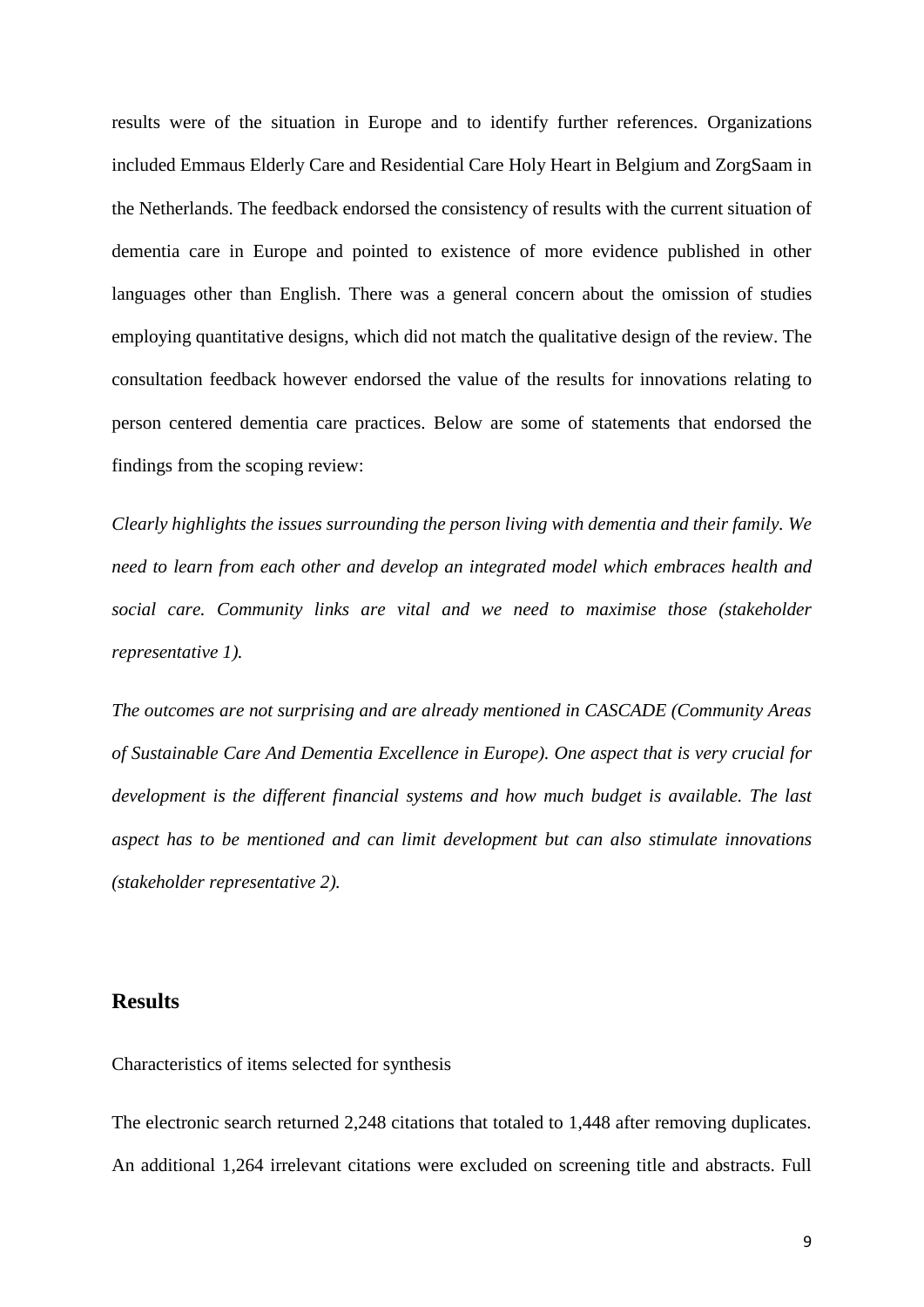texts for 184 items were assessed for eligibility for inclusion in the review. A total of 177 more citations were excluded: 7 were not relevant to dementia care; 43 did not match the qualitative design of the review; 36 were conducted outside of Europe; 67 described dementia care experiences; 14 had a generic focus on older people's care; and 10 assessed outcomes of interventions for dementia care. The search for grey literature yielded one report relevant to the objectives of the scoping review. Table 2 shows some of the features of studies included in the synthesis.

We extracted data from seven articles and one audit report. The articles comprised three reviews of dementia care and four primary studies. Two of the primary studies explored views of people living with dementia and health and social care staff in the United Kingdom (UK) (Dening et al., 2012) and in Spain (Risco et al., 2016). Melin Emilsson (2009) employed a comparative approach to investigating views of health and social care staff in long term care facilities in France, Portugal and Sweden while Gotts et al. (2016) conducted a survey of commissioners of end of life care in the UK. The evaluation report assessed dementia care in general hospitals in the UK (RCP, 2017). Selected reviews investigated urgent and emergency care for older people with dementia (Buswell et al., 2014) and staff experiences of dementia care in acute settings (Houghton et al., 2016; Turner et al., 2017).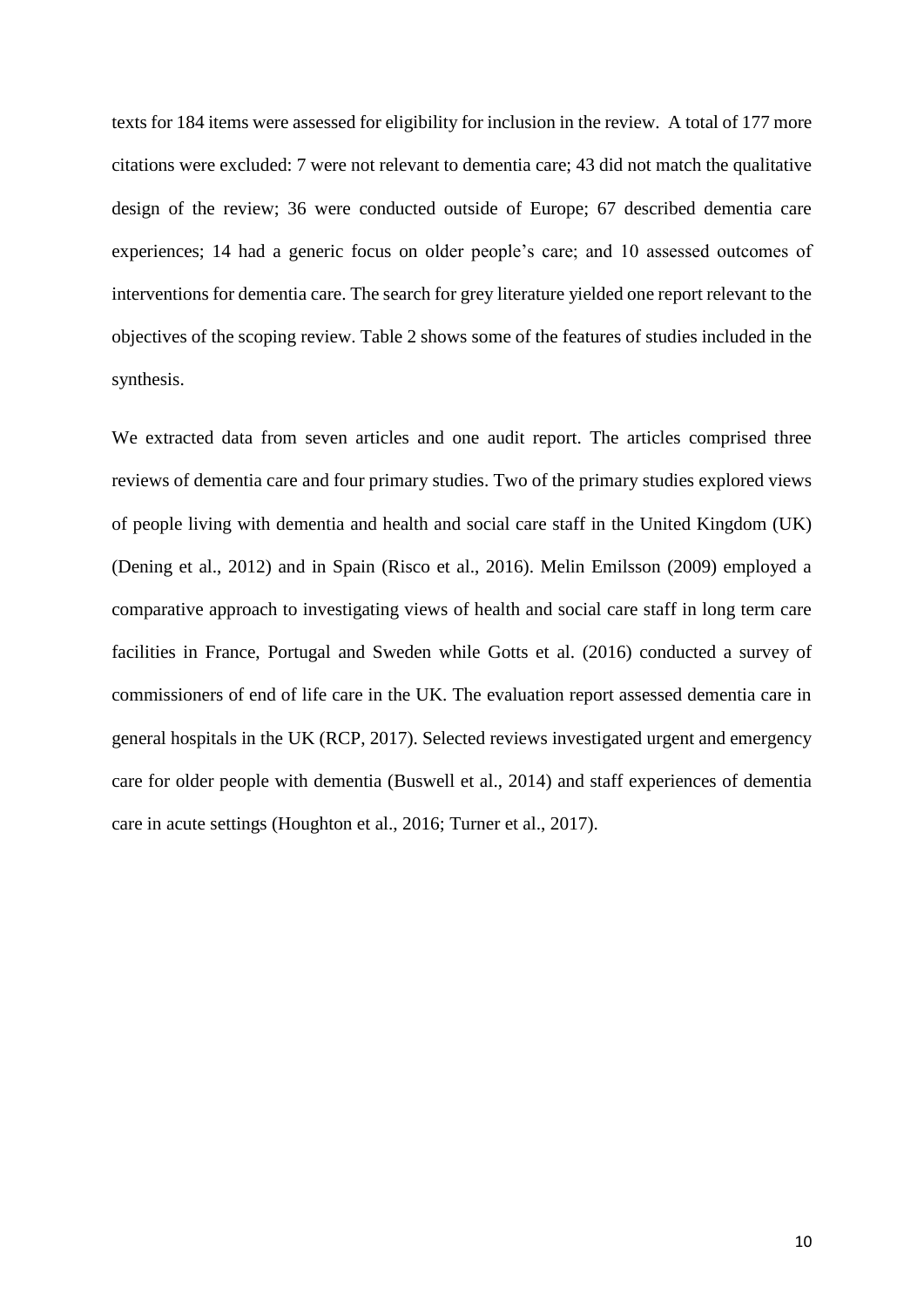# **Table 2 Characteristics of studies included in the scoping review**

| <b>Study</b>                               | Design                                         | Conceptual<br><b>Perspective</b>                                                                      | <b>Sample</b>                                                                                    | Country                                                                                                         | <b>Focus</b>                                                                                                                                                | <b>Methods</b>                                                                                 |
|--------------------------------------------|------------------------------------------------|-------------------------------------------------------------------------------------------------------|--------------------------------------------------------------------------------------------------|-----------------------------------------------------------------------------------------------------------------|-------------------------------------------------------------------------------------------------------------------------------------------------------------|------------------------------------------------------------------------------------------------|
| Buswell et al.,<br>2014                    | Integrative review                             | None mentioned                                                                                        | 17 sources included                                                                              | $UK(n=11)$<br>$US(n=4)$<br>Australia $(n=1)$<br>Review $(n=1)$                                                  | examining the role of emergency services<br>unplanned, urgent and emergency care for<br>older people with dementia                                          | Synthesis of<br>selected papers                                                                |
| Dening et al.,<br>2012                     | Qualitative study                              | Whole system                                                                                          | Health and social care<br>staff $(n=50)$                                                         | England                                                                                                         | Identifying perceived and real barriers that<br>prevent people with dementia and their carers<br>receiving end-of-life care of acceptable quality           | Focus groups, semi<br>structured<br>interviews                                                 |
| Gotts et al., 2016                         | Mixed methods-<br>Narrative review &<br>survey | None mentioned                                                                                        | 42 sources included in<br>review<br>Commissioners $(n=20)$                                       | England                                                                                                         | Investigating the commissioning of end of life<br>dementia care                                                                                             | Literature review<br>Semi structured<br>interviews                                             |
| Houghton et al.,<br>2016                   | Qualitative evidence<br>synthesis              | Values, Individualised,<br>Perspective & Social<br>and psychological<br>(VIPS) framework<br>synthesis | 9 sources included                                                                               | Canada $(n=1)$<br>England $(n=1)$<br>Australia $(n=4)$<br>Ireland $(n=1)$<br>Scotland $(n=1)$<br>Sweden $(n=1)$ | Exploring health care staffs' experiences and<br>perceptions of caring for people with dementia<br>in the acute setting to inform policy<br>development     | Synthesis of<br>selected papers                                                                |
| Melin Emilsson,<br>2009                    | A comparative<br>qualitative study             | Relation &<br>intercultural<br>orientation                                                            | 98 participants in 22<br>care settings                                                           | France<br>Portugal<br>Sweden                                                                                    | Describing, analysing and comparing different<br>focuses on care of older people with<br>dementia                                                           | Semi structured<br>interviews<br>Focus groups<br>Informal<br><b>Interviews</b><br>Observations |
| Risco et al., 2015                         | Qualitative study                              | None mentioned                                                                                        | Health care staff $(n=25)$<br>Informal carers $(n=20)$<br>People with early<br>dementia $(n=15)$ | Spain                                                                                                           | Identifying barriers and facilitators in dementia<br>care relating to proving information,<br>communication, and working collaboratively                    | Focus groups                                                                                   |
| Royal College of<br>Psychiatrists,<br>2017 | National audit                                 | National &<br>professional guidance                                                                   | Hospitals (n=199)<br>Casenotes ( $n = 10047$ )<br>Staff ( $n = 14416$ )<br>Carer ( $n=4664$ )    | UK                                                                                                              | An audit of dementia care measuring the<br>performance of general hospitals                                                                                 | Surveys<br>Case note audit<br>Organisational<br>checklist                                      |
| Turner et al.,<br>2017                     | Meta-synthesis of<br>qualitative evidence      | critical realist/<br>objective idealism                                                               | 14 sources included                                                                              | Australia $=$<br>$(n=2)$<br>Ireland $(n=2)$<br>Sweden $(n=2)$<br>$UK(n=8)$                                      | Examining health care staffs' experiences and<br>perceptions of caring for people with dementia<br>in the acute settings to inform future training<br>needs | Meta-ethnography                                                                               |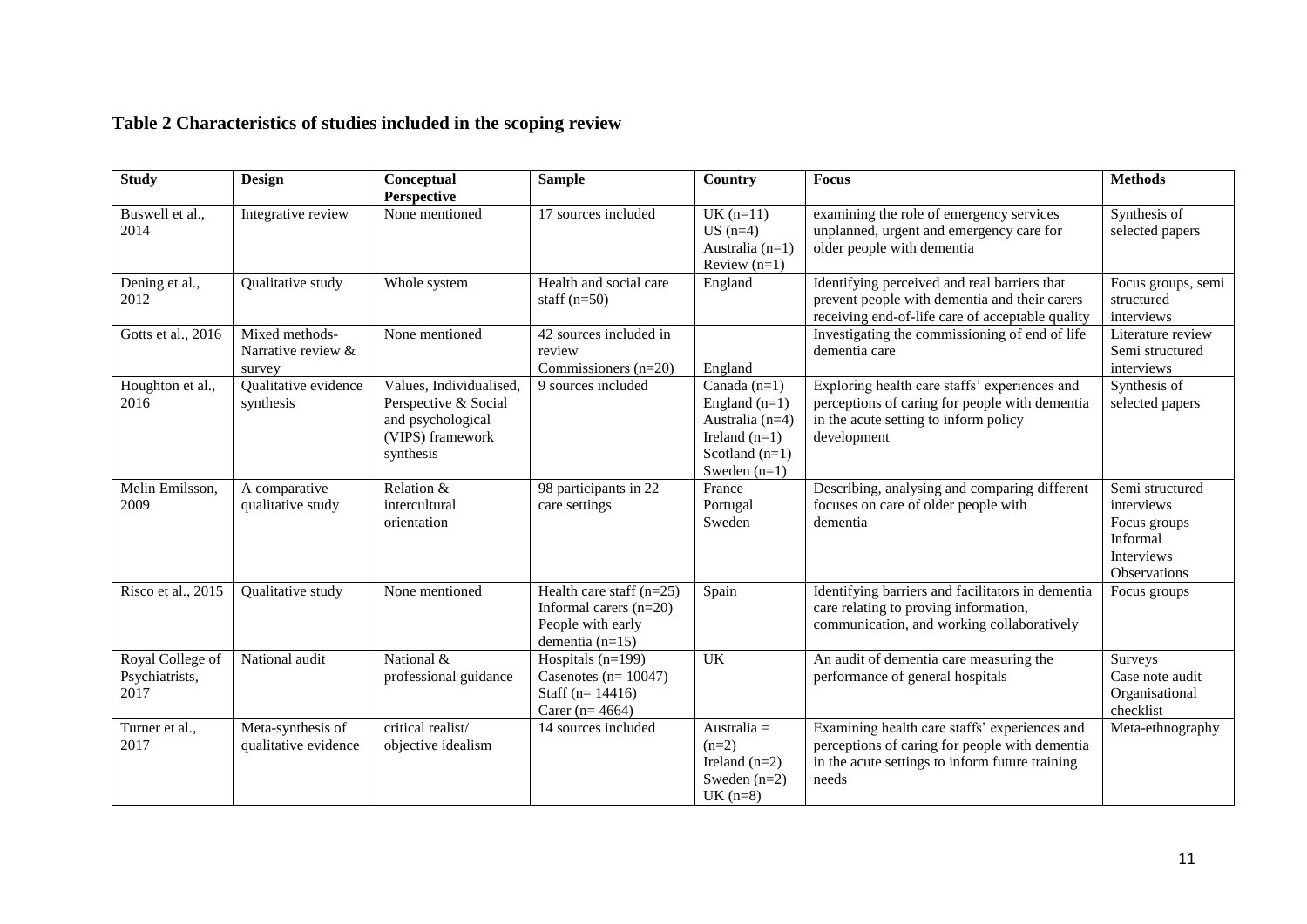# **Gaps in dementia care**

Gaps in dementia care highlight characteristics and performance of dementia care in countries across Europe including France, Portugal, Spain, Sweden and the UK. The gaps identified refer to factors embedded within systems of care for dementia in different settings as opposed to care inequalities that may result from demographic aspects such as gender, age, race or economic characteristics.

#### *Fragmented non-person centered care pathways*

The literature identifies more problems than solutions to the ineffective structure of dementia care pathways. People living with dementia find social and health care systems fragmented, confusing and difficult to navigate (Buswell et al., 2014). Ineffective care pathways trigger transfers of people with dementia to inappropriate care settings, which leads to unnecessary medical interventions, extended lengths of stay in acute care settings and poor experiences of care (Houghton et al., 2016). People living with dementia frequently use emergency care services such as ambulances and emergency departments to overcome difficulties encountered in navigating care pathways, including end of life care (Buswell et al., 2014). However, emergency care services lack the expertise and validated tools to undertake robust assessments of dementia care needs (Buswell et al., 2014).

The care required to meet complex medical and social needs at different stages of dementia is often poorly coordinated with limited access to specialist care and support from relevant services, especially at the end of life (Dening et al., 2012; Houghton et al., 2016). The focalized approach on the role of doctors and nurses in acute care settings categorically confines the care that people living with dementia receive to the biomedical domain without due consideration of their psychosocial and indeed other care needs (Melin Emilsson, 2009). Health and social care providers in the community have limited understanding of importance of anticipatory care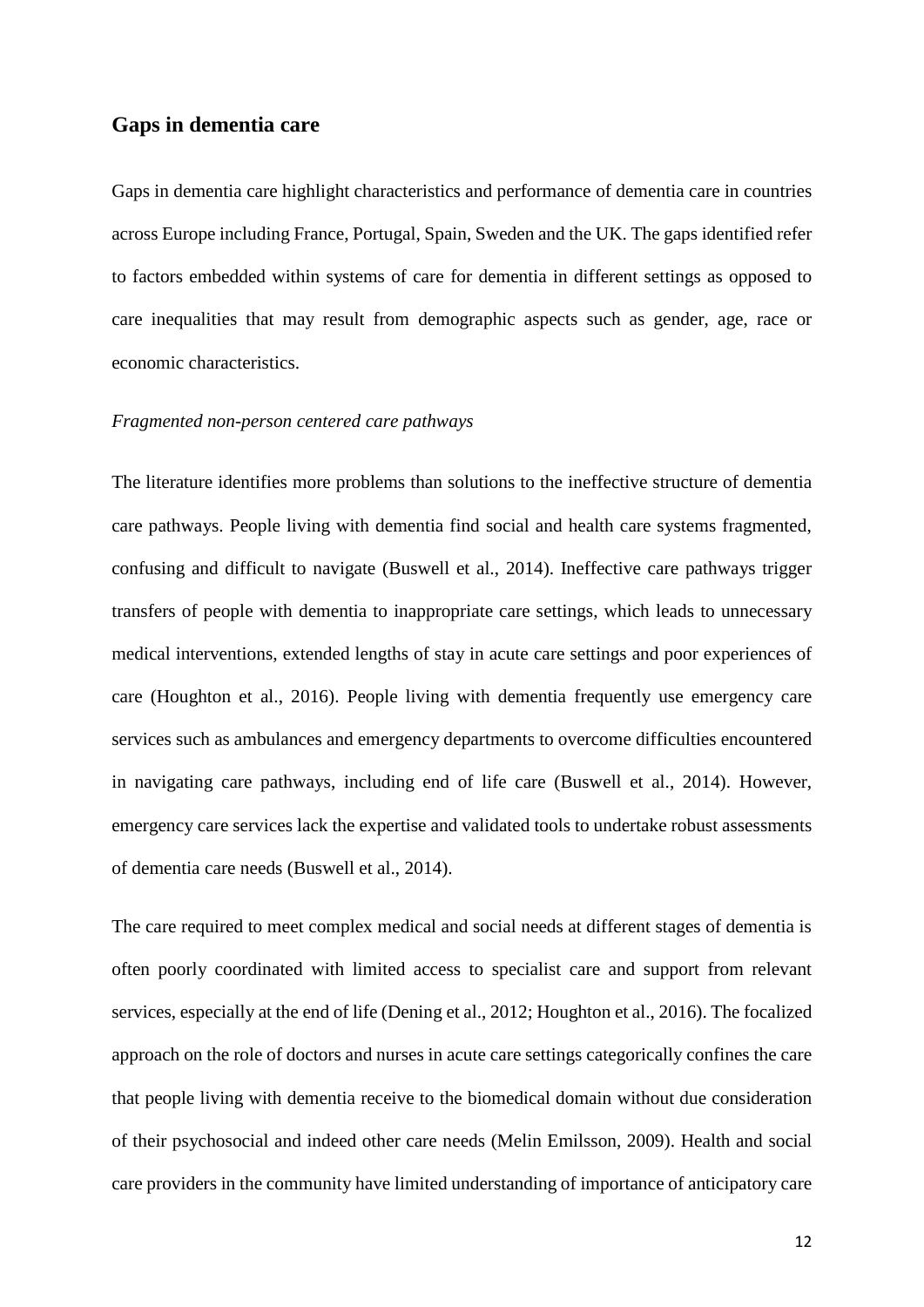planning, which contributes to makeshift visits to unsuitable care settings in pursuit for urgent care (Dening et al., 2012). The lack of emphasis on care planning frequently means that it up to emergency responders or family caregivers to make complex decisions about appropriate care with insufficient information and support including decisions affecting the person's end of life care (Dening et al., 2012).

#### *The culture of dementia care*

Healthcare practitioners in primary care contexts are seldom willing to discuss a possible dementia diagnosis due to the lack of confidence and the perception that the person will die with, if not of their dementia (Dening et al., 2012). While a diagnosis does not spell immediate loss of capacity, the literature identifies a common disregard of the preferences, values, and needs of people living with dementia, which differentiates dementia care from the care for other debilitating conditions (Houghton et al., 2016). This is particularly common when choosing a care setting in which the person with dementia may spend the last days of life (RCP, 2017).

Evidence in the literature also highlights that healthcare practitioners mostly in acute care settings have varying attitudes towards providing care for people with dementia, in many cases associated with avoidance (Turner et al., 2017). Organizations driven by considerations of costefficiency mostly provide the care for people with dementia within contexts marked by limited resources (Houghton et al., 2016). Emphasis in these contexts is usually on completing physical care tasks without allocating adequate time to get to know the person with dementia. The focus is also on individual and organizational philosophies of safety, deprioritizing equity, dignity and respect (Houghton et al., 2016). This is evident in the labels used in frontline healthcare practice for people with dementia such as 'difficult patient' (Turner et al., 2017) and the methods used to deescalate challenging behaviors (Houghton et al., 2016). The care culture in acute hospital settings prioritizes people with less complex healthcare needs and practitioners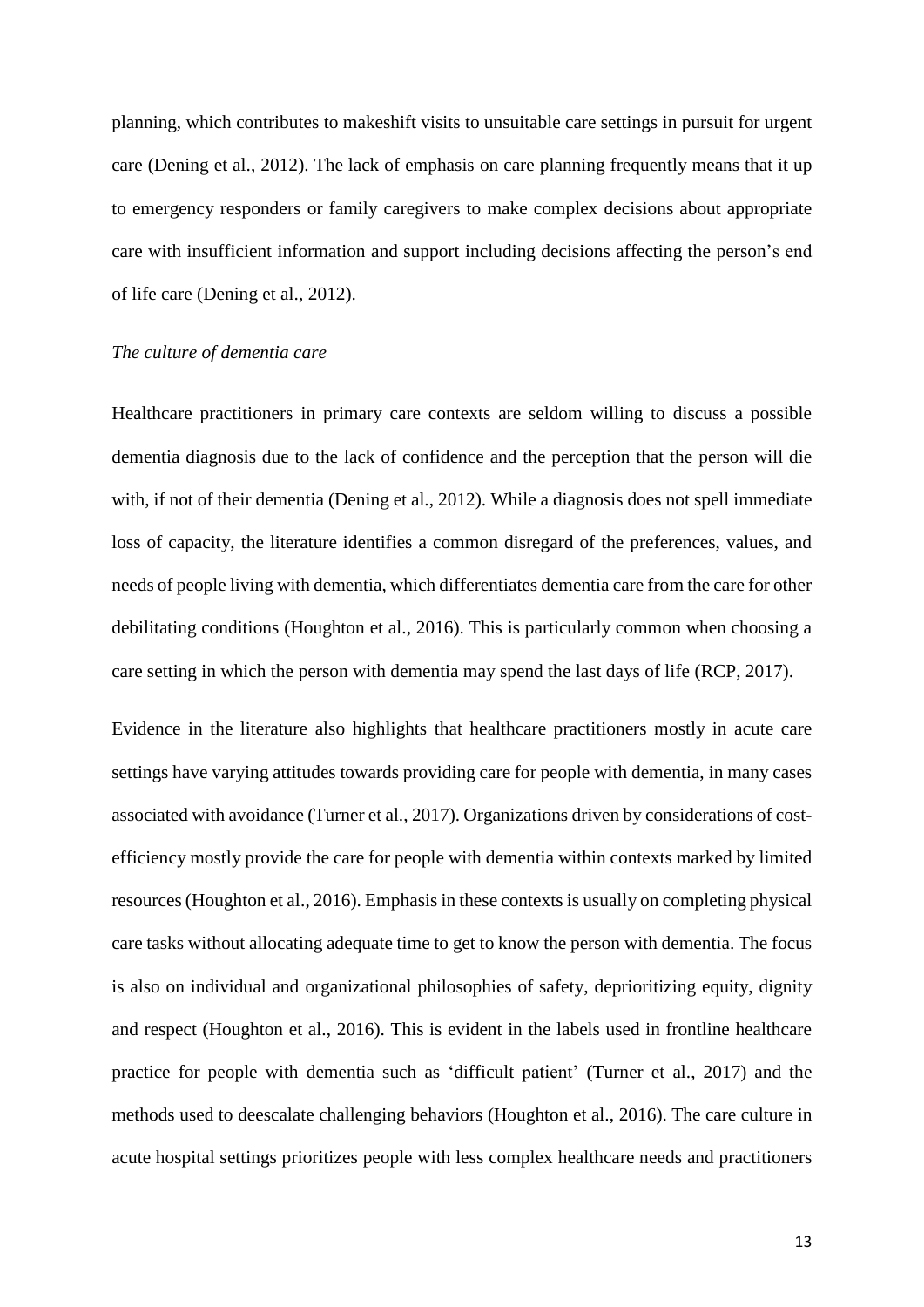tend to spend less time on the care for people with dementia (Turner et al., 2017). This creates a cavernous divide between care experiences of people living with dementia and other healthcare service users.

#### *Limited knowledge and skill in dementia care*

Most of the inequities that people with dementia encounter in all healthcare settings correlate with staff's lack of knowledge, skills and the confidence to meet the needs of people living with dementia (Buswell et al., 2014; Houghton et al., 2016; Turner et al., 2017). The literature identifies a shared lack of understanding and proper management of the different stages of dementia progression among healthcare practitioners. This contributes to indecision about care options and a lack of continuity, particularly in the presence of a sudden change in the condition of the person with dementia (Dening et al., 2012).

#### *Poor communication and information sharing*

Most care contexts collect relevant information about people with dementia to facilitate personalized care, but what is collected, documented and how it is documented are habitually inconsistent, posing safety risks to people with dementia (RCP, 2017). Initial assessments of confusion and emergency care delivered in people's own homes are rarely recorded, resulting in missed opportunities to share information about possible indications to enable earlier intervention and personalized care (Buswell et al., 2014; RCP, 2017). Poor interagency communication and information sharing also limits collaborative working and heightens risks of medical harm (Risco et al., 2016). Some of the staff involved in delivering care have sporadic access to information that could facilitate optimal fulfilment of nutritional and communication needs of people with dementia (RCP, 2017).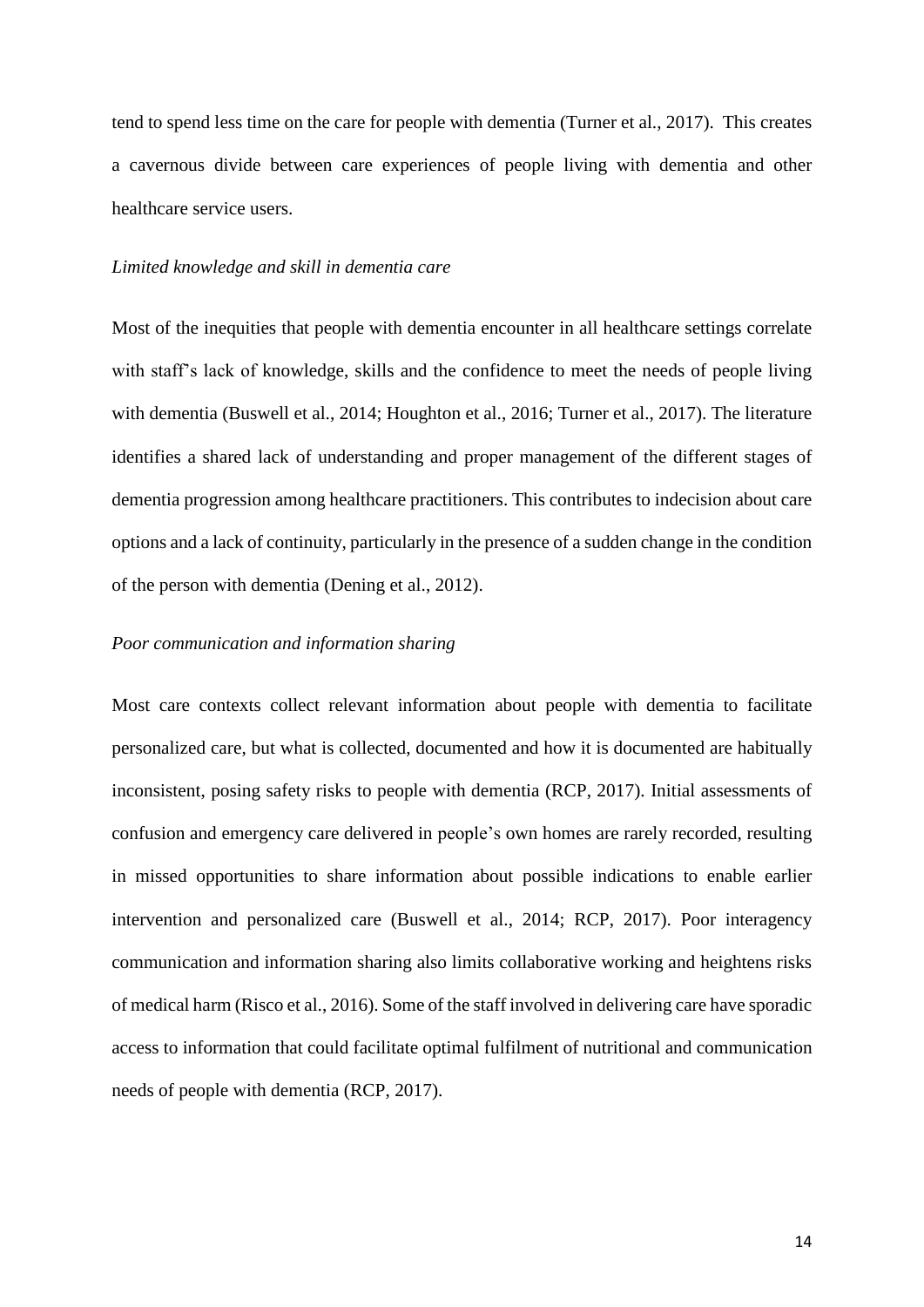People living with dementia generally receive limited information about the diagnosis and support services available until they need the information urgently (Risco et al., 2016). This is partly due to the length of appointments in primary care settings and outpatient departments that restricts the amount of information shared about the likely course of the condition. However, other evidence in the literature cites communicating with people living with dementia being a skill inherently lacking and an anxiety for many staff (Houghton et al., 2016; Turner et al., 2017). Healthcare staff lack the knowledge of means of establishing meaningful interaction and sharing relevant information with people living with dementia.

#### *Ineffective healthcare policies*

Political goals in different countries shape the focus of dementia care, including commissioning priorities (Gotts et al., 2016). Political interests determine whether dementia care has a medical, social care or integrated health and social care focus (Melin Emilsson, 2009). The variations between national and local political goals are common, with little effort to establish a discernible benchmark to address challenges in dementia care. Some organizations have dementia care policies, which are rarely reflected in care experiences (RCP, 2017). Systems of medical and social aspects of care are mostly poorly coordinated, leading to inefficiencies and unmet care needs (Melin Emilsson, 2009). In England for example, the confusing, nonstandardized and fragmented commissioning guidance places dementia care on the periphery of the healthcare commissioning framework (Gotts et al., 2016). Gotts and colleagues (2016) point to the lack of clarity and accountability for commissioning processes due to inconsistencies in the structure and governance of local clinical commissioning groups.

### **Dementia care priorities**

In this section, we present areas recommended in the literature as key to dementia care improvements or identified as best practices for high quality dementia care. These are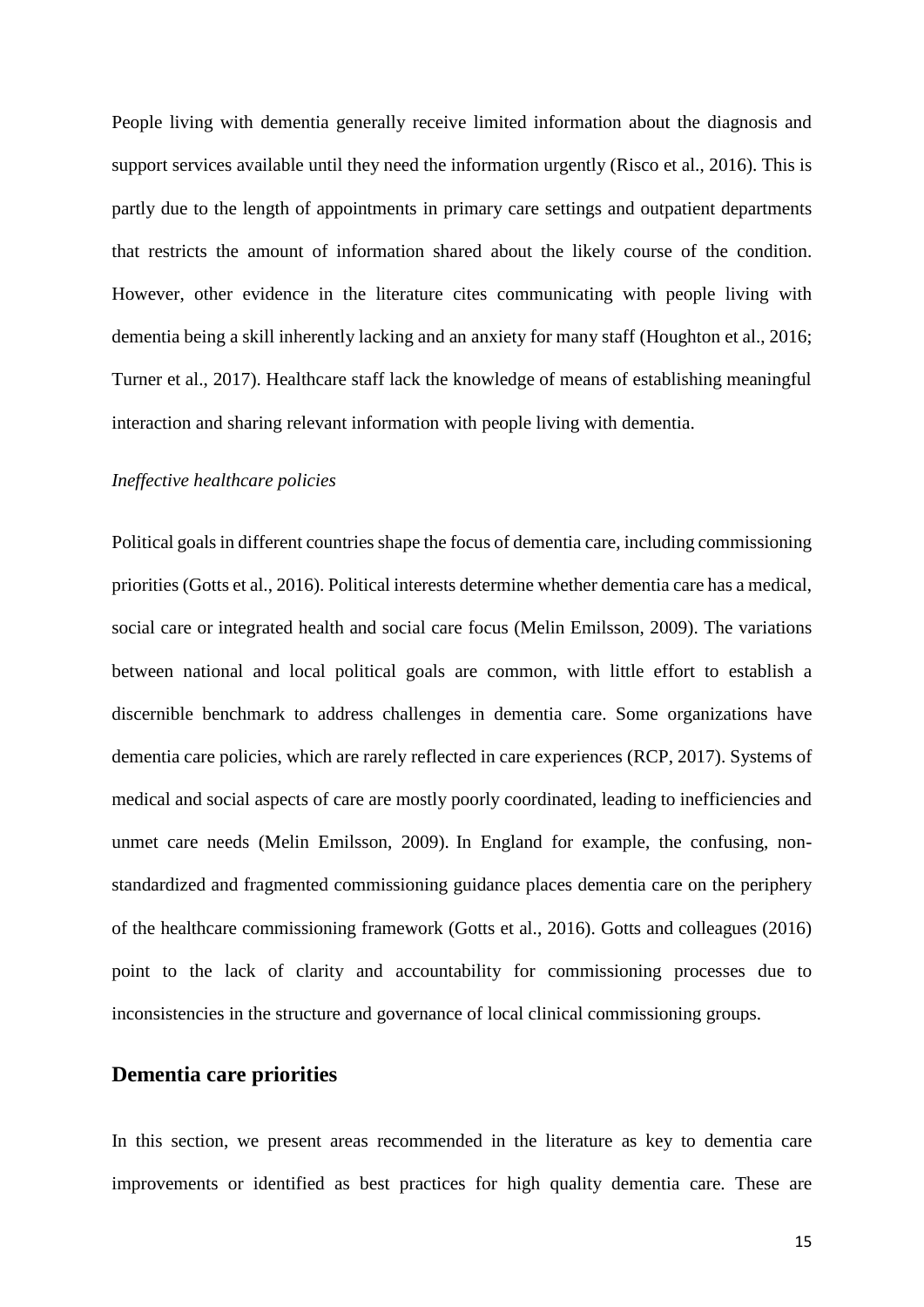distinguished as priorities to incorporate in broader public health strategies to address dementia care needs efficiently and sustainably.

#### *Person centered dementia care*

It is essential that dementia care provided globally is person centered and conforms to the highest possible standards of quality, safety and effectiveness (WDC, 2017). Person centeredness in dementia care aims to sustain the person's identity that is vulnerable to progressive cognitive decline (Houghton et al., 2016). Person centered dementia care distinguishes individualized care achieved through a care plan developed with the person with dementia and those closest to them (WDC, 2017). A dementia care plan focuses on meeting comprehensively assessed care needs, respects individual preferences, and enables flexible delivery of care and support services from the point of diagnosis to end of life (Dening et al., 2012; Houghton et al., 2016). Person centered dementia care encompasses recognizing individuality of the person as a whole and getting to know them and their diagnosis. Health and social care professionals achieve this through building relationships, involving families and maximizing communication with people living with dementia to draw on their expertise, as well as provide relevant information about stages of the dementia trajectory and supportive services available (Houghton et al., 2016; Turner et al., 2017). Continued improvements in person centered dementia care require open dialogue about care needs including changes in the person's condition, discharge planning where relevant and support services (RCP, 2017).

#### *Integrated care pathways*

The literature identifies an urgent need for functional dementia care pathways to enhance access to specialized care and minimize disruptions to care plans (Houghton et al. 2016; Risco et al., 2016). There is an emphasis on integrated care systems guided by a standard framework for good practice in enabling evidence-based person centered dementia care (Melin Emilsson,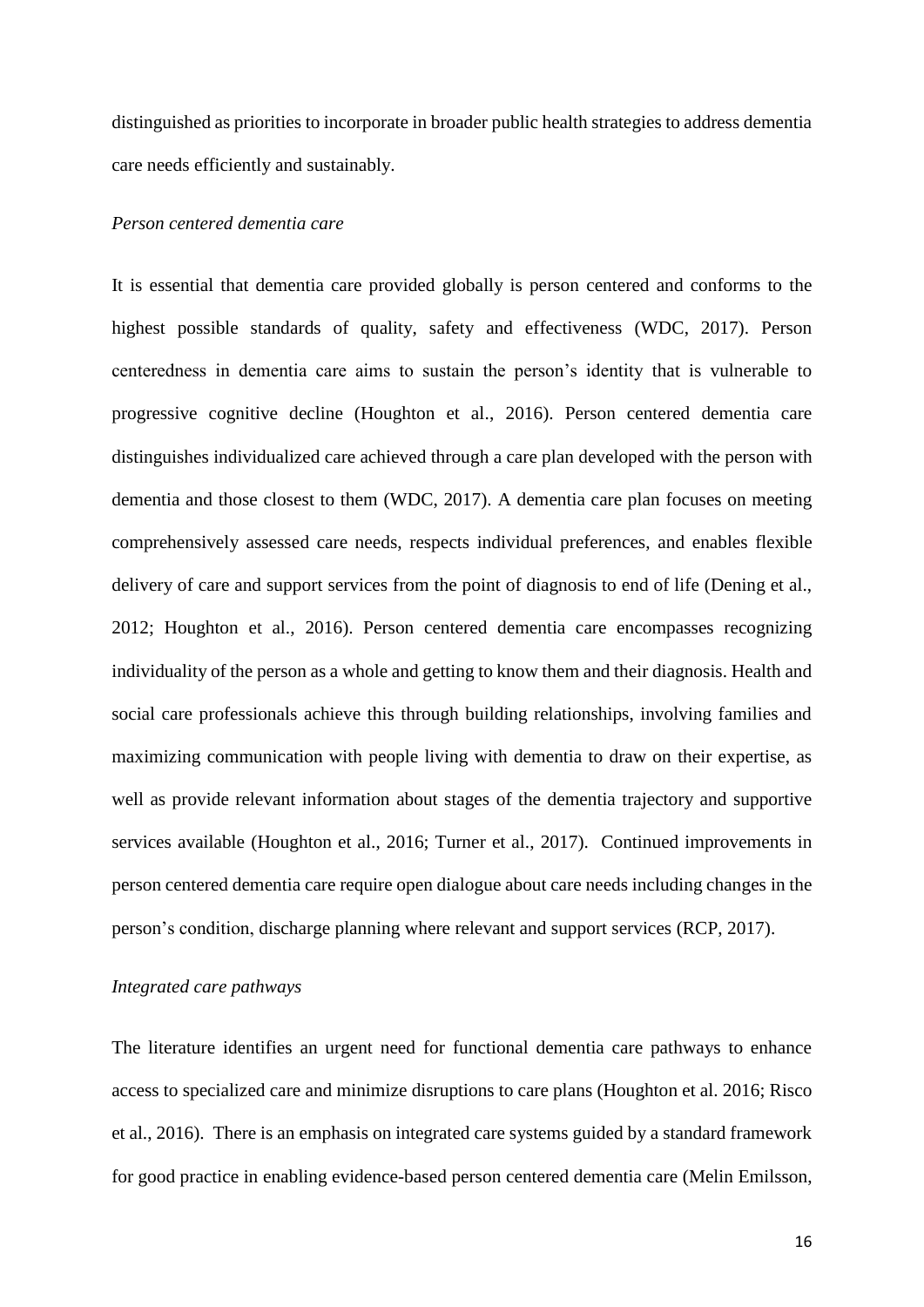2009; Gotts et al., 2016; RCP, 2017). An integrated dementia care pathway serves to protect and promote the welfare of people in a safe and independent environment to support an active life, seamless care across professional boundaries, and dying well with dignity (Melin Emilsson, 2009). Seamless care also includes access to specialized dementia friendly spaces and well-coordinated personalized care across different health and social care settings (Risco et al., 2016). However, this requires concerted emphasis on care planning with joint commitment to collecting, sharing and monitoring of relevant information for people living with dementia (RCP, 2017).

Effective integrated care systems enable rapid response to assessments and management of dementia care needs facilitated by partnerships and interdisciplinary teams (Houghton et al., 2016). Integrated care systems allow for alignment of dementia champions and palliative crisis intervention teams with other health and social care teams to provide support in different care contexts and reduce inappropriate hospital admissions, especially at the end of life (Dening et al., 2012; RCP, 2017). Joined up commissioning of health and social care services linked to measurable outcomes potentially generates more accurate evidence about the incidence of dementia, quality of care and value on investment (Gotts et al., 2016).

#### *Healthcare workforce development*

Evidence in the literature identifies a critical need to address the capacity of the workforce involved in dementia care to enhance the quality of care and retain the expertise within health and social care systems(Buswell et al., 2014; Dening et al., 2012; Houghton et al., 2016; Turner et al., 2017). This includes staffing levels in all care settings and careful assessment of learning and development needs to enable staff to gain the knowledge and skills in dementia care. Learning and development must be based on comprehensive and pragmatic frameworks to improve staff confidence in using care guidelines and evaluation tools for accurate assessments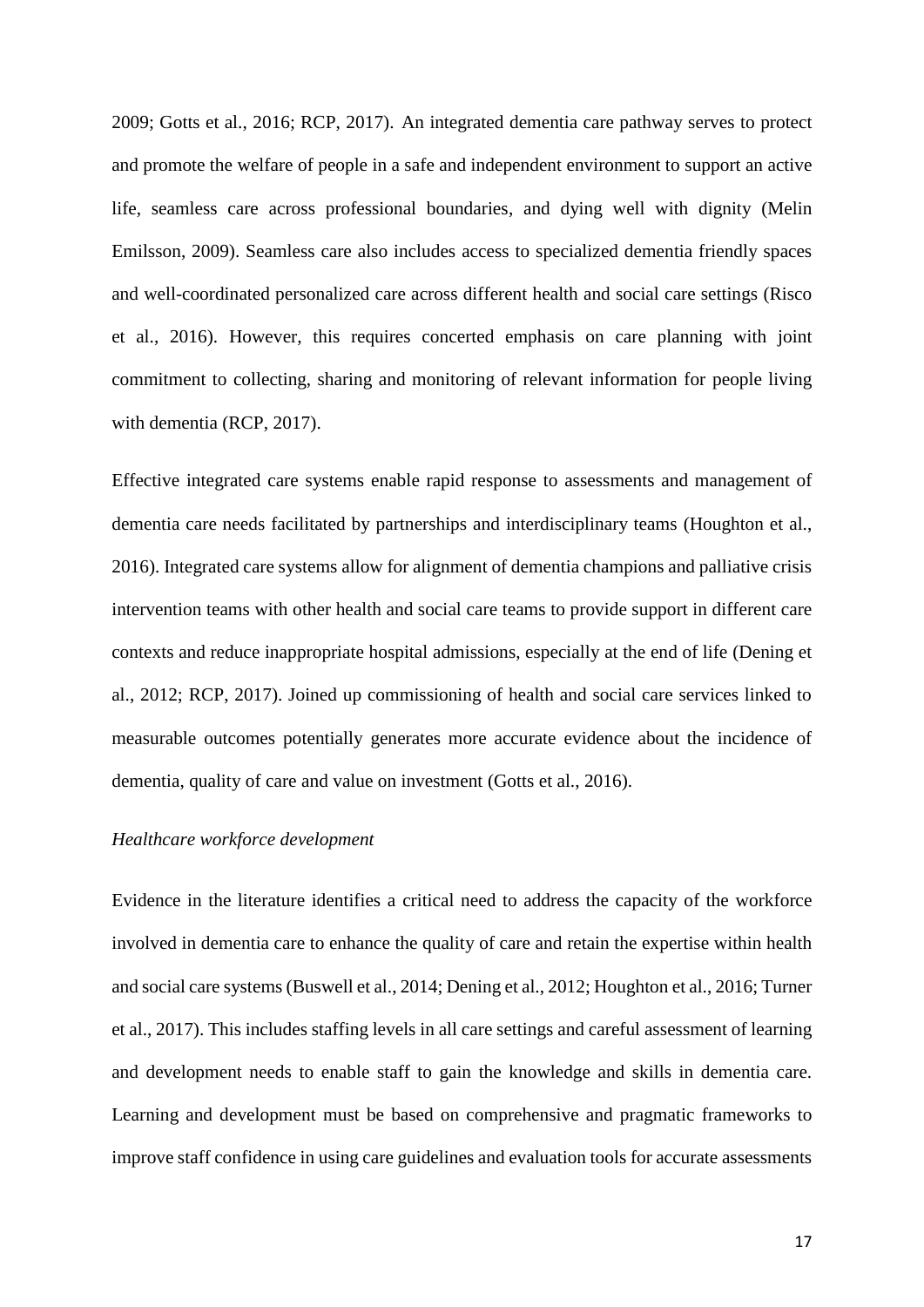of cognitive impairment and mental capacity as well as managing care (RCP, 2017). Raising awareness about mental capacity empowers the workforce to support people living with dementia with issues relating to consent, best interest decision making, lasting power of attorney and advance decision making (RCP, 2017). The views of people living with dementia should inform learning and development frameworks for both senior and junior staff, including management teams to support continued improvements in care environments, staff confidence and perceptions about dementia care (Turner et al., 2017).

# **Implications for policy, research and practice**

Dementia is one of the leading causes of disability in older people and the condition is associated with social and economic complexities (United Nations, 2017). Globally, most countries have established dementia care strategies, but with varying priorities ranging from emphasis on early diagnosis to high quality end of life care (Nakanishi et al., 2016). This variation combined with a lack of political commitment to advancing dementia care present challenges to reliably good care and support for people with dementia (Quaglio et al., 2016). Our scoping review of the literature focused on analyses of gaps in dementia care and key means of closing or at least narrowing the chasm. Although emphasis was on Europe, reviews included in the synthesis examined evidence from a range of high income countries worldwide and the dementia care challenges identified were not variant.

The findings highlight that most healthcare systems in Europe are designed to tackle distinct illnesses without much scope for interaction between different parts of systems. Delayed diagnoses, care in inappropriate and distressing settings and unnecessary early transfers to long term care facilities embody dementia care provided within disjointed care systems (Houghton et al., 2016; Risco et al., 2015; Turner et al., 2017). Fragmentation is apparent not only in system-based approaches to providing care, but also in the hegemony of biomedical diagnoses,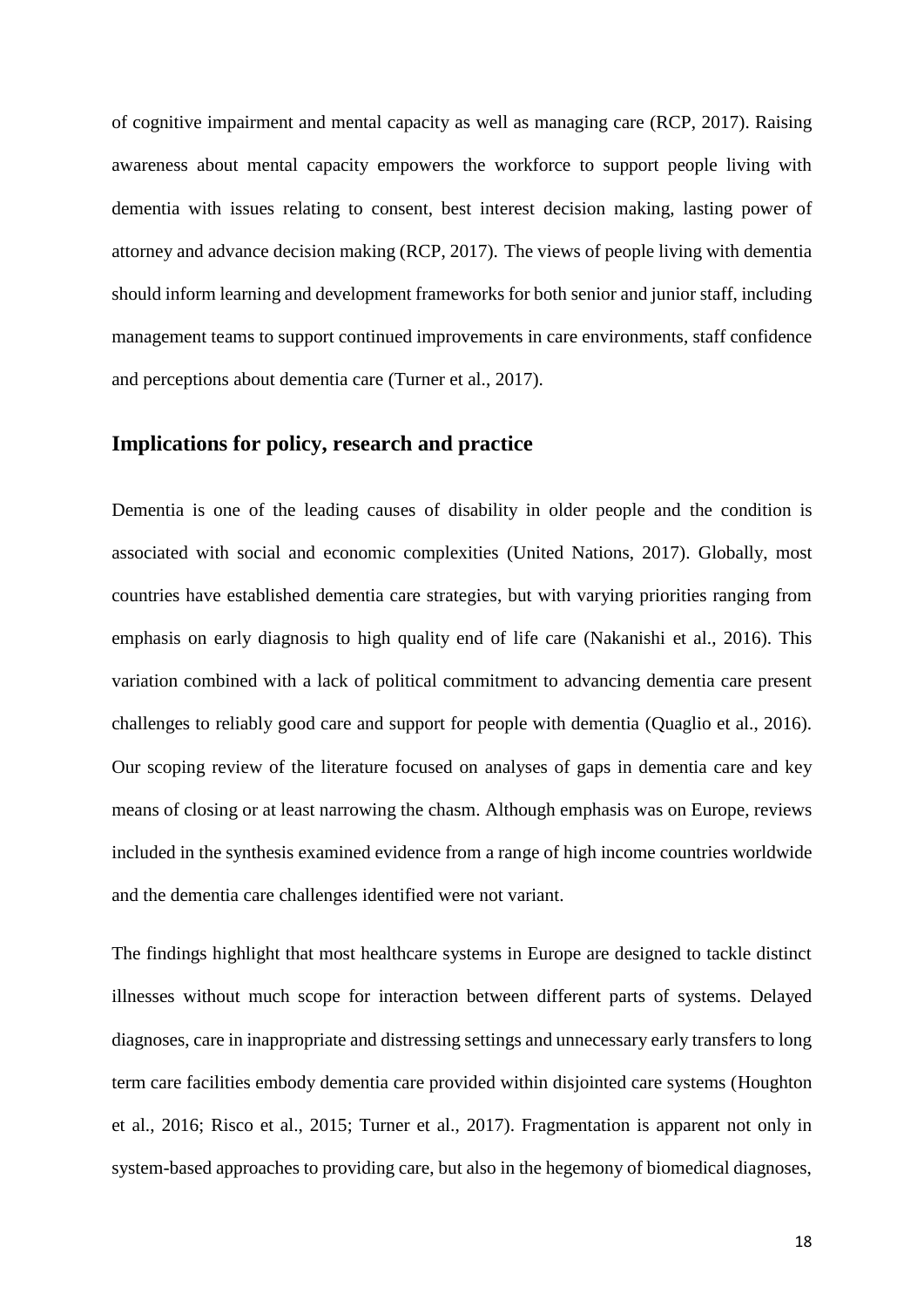which focus on the condition and its management with little or no concern for social health of the person with dementia (de Vugt & [Dröes,](http://www.tandfonline.com/author/Dr%C3%B6es%2C+Rose-Marie) 2017). This dichotomy breeds experiences of poor quality service and futile efforts for improvement (Stange, 2009). Proponents of social health believe that impaired functioning does not immediately alter the quality of life. This is when people are supported to develop strategies for maintaining balance between opportunities and limitations to manage life with some independence to participate in social activities for individual growth (Huber et al., 2011; Brooker & Latham, 2015).

Integrated health and social care is at the forefront of best practice in delivering good quality dementia care (Melin Emilsson, 2009; WDC, 2017). For example, integrated communication and information storage systems across health and social care organizational boundaries maximize opportunities for sharing relevant information to enable personalized care, timely communication, collaborative working and continuity of care across the dementia trajectory (Protti, 2009; Risco et al., 2016). However, the stigmatization of dementia as a condition without economic viability foils the commitment to policy transformation and the financial resources needed for improvements (Bond et al., 2005). While dementia is not unique to older people, the common use of disability adjusted life measures to determine healthcare budgets in countries worldwide (Lloyd-Sherlock et al., 2012) renders people with dementia vulnerable to healthcare inequities. Successful implementation of integrated health and social care requires a shift in policy championed by transformational leadership, committed partnerships and adept interdisciplinary teams to effectively support people living with dementia (Vedel, Trouvé, Jean, Ankri, & Somme, 2013).

Our findings cite a developed culture for dementia care that categorically pushes people living with dementia through the cracks in health and social care systems. Personalized dementia care, often used interchangeably with person centered care recognizes humanity irrespective of cognitive ability, individual uniqueness, empathy and support for psychological needs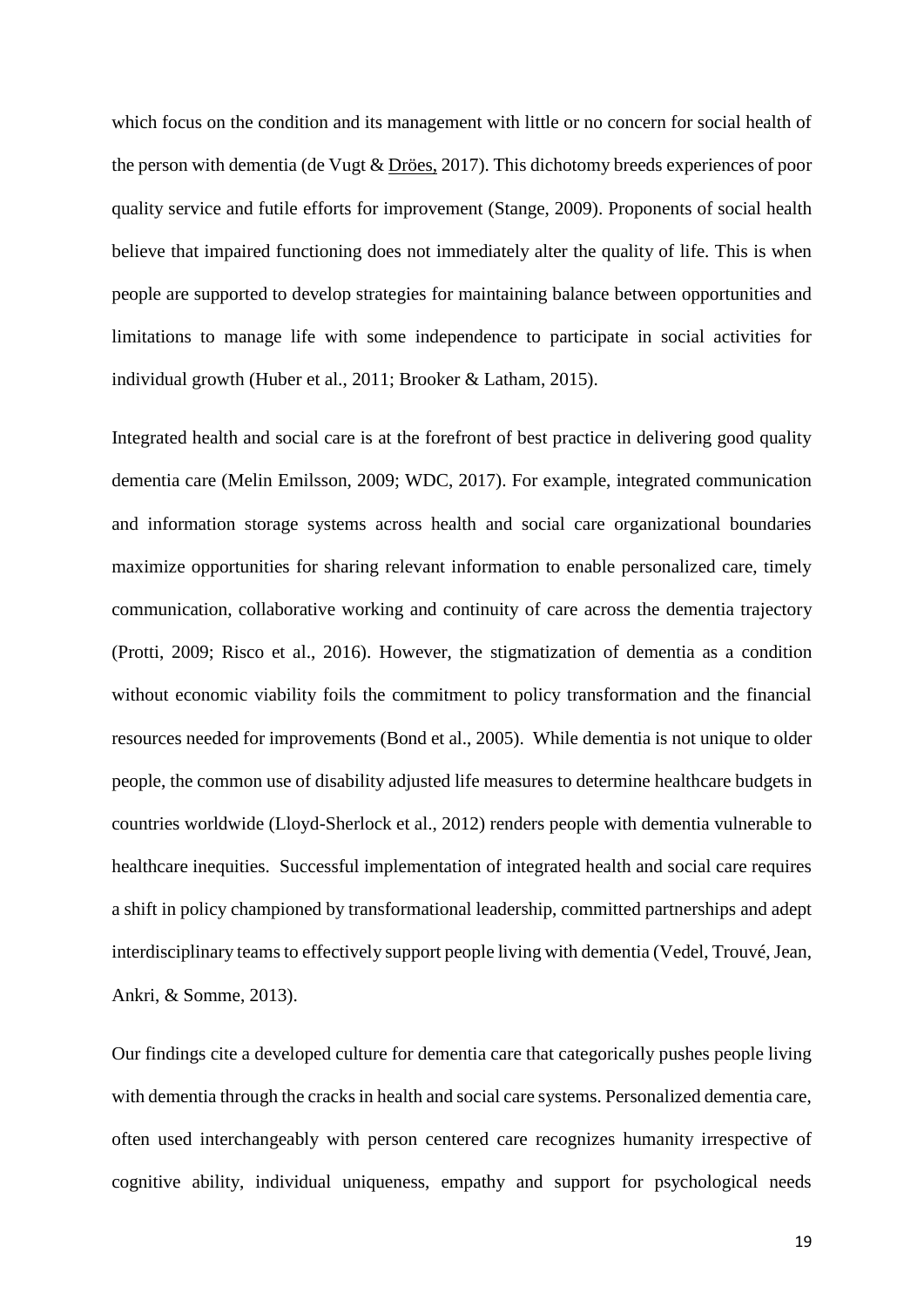(Brooker & Latham, 2015). A literature review of the state of care for older people with dementia in general hospitals (Dewing & Dijk, 2016) stimulates debate about the feasibility of person centered care in acute care settings. On the other hand, healthcare systems are learning organizations (Khachaturian et al., 2017) and thus the focus should not be the 'dementia' but advancing care and scientific knowledge to tackle a public health issue effectively.

Results of the review highlight a critical need to empower staff involved in dementia care with the skills required to improve their confidence in delivering care. The lack of competence in dementia care strongly associates with job strain and dehumanized delivery of care in frontline practice (Edvardsson Sandman, Nay & Karlsson, 2009). The literature around training staff for improved practices in dementia care underscores the significance of at least foundation knowledge in principles of person centered care, effective communication and establishing meaningful interaction with people with dementia (Beer, 2017; Eggenberger, Heimerl & Bennett 2013; Robinson, Bamford, C., Briel, R., Spencer, J., & Whitty, 2010). Various programs have been developed in response to appeals for adequate staff training in dementia care, but their effectiveness is yet to be established (Whitlatch & Orsulic-Jeras, 2018). Evidence based workforce development thus lurks, with greater need for programs incorporating both training and practice opportunities for enhanced confidence in dementia care (Banerjee et al., 2017).

One of the limitations of the findings of the review relate to the small number of studies included, indicative of the lack of gap analyses in this domain. Evident existent in the literature describes dementia care experiences, barriers to effective care and or facilitators for improved care in isolation. The methodological emphasis on gap analyses may have restricted access to published literature that does not have use terms matching our broad search terms. Another limitation is the qualitative design of the review, which did not lend itself to the inclusion of studies with quantitative research designs. Further work incorporating quantitative studies on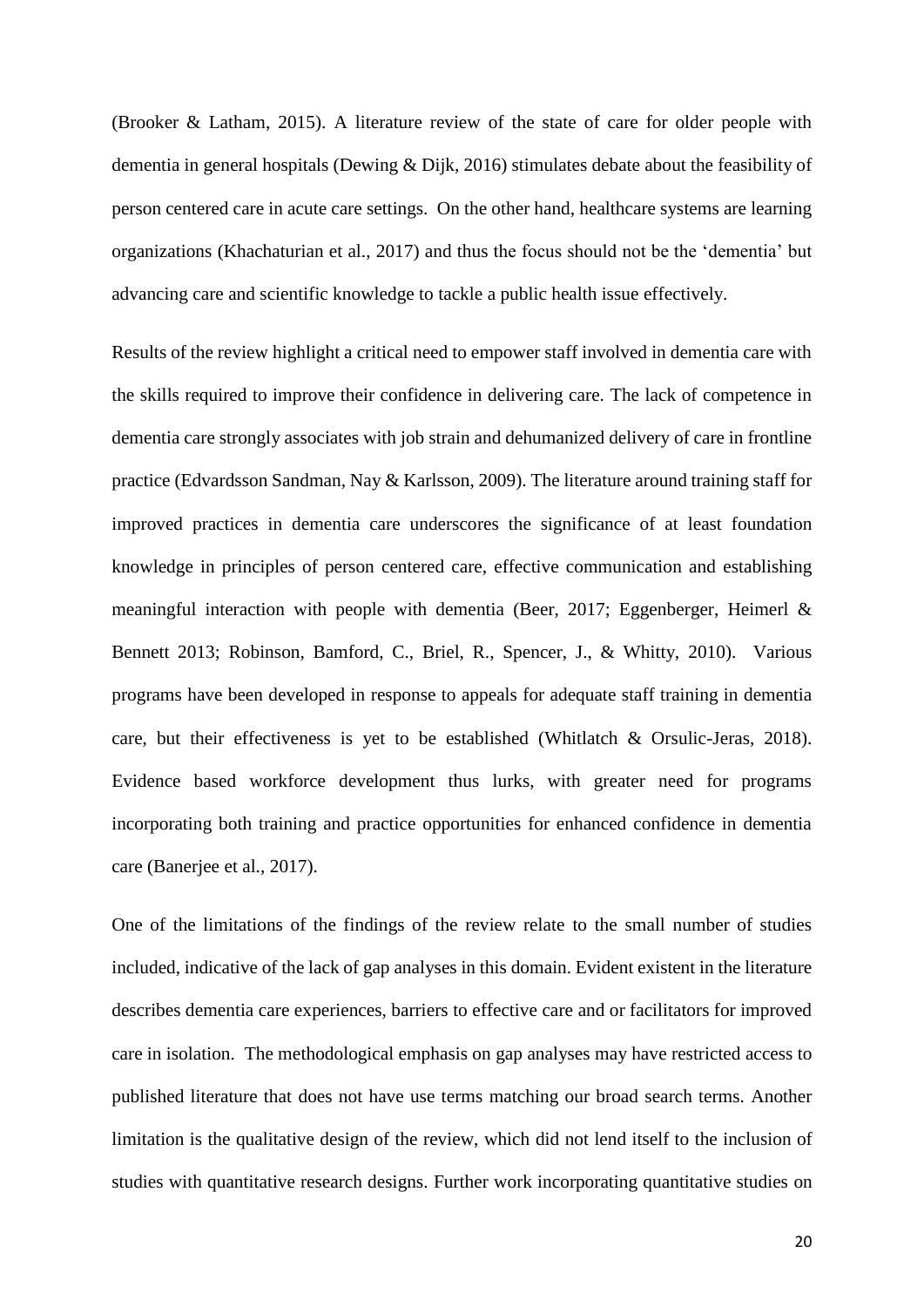a wider scale is required to inform national strategies for improving dementia care in different healthcare systems and economies.

# **Conclusion**

The mere inclusion of dementia care on political agendas is no longer sufficient to indicate a genuine concern for advancing care and maximizing independence. In the short term, linking healthcare and support services to promote care in suitable contexts and developing the workforce to enable improved care experiences are vital priority contributions to sustainable improvements in dementia care. Innovations for improvements need to build on what works to optimize efficiency in tackling yet another public health predicament.

# **List of abbreviations**

RCP – Royal College of Psychiatrists

UK – United Kingdom

WDC – World Dementia Council

# **References**

Arksey, H., & O'Malley, L. (2005). Scoping studies: towards a methodological framework. *International journal of social research methodology*, *8(1)*, 19-32.

Banerjee, S., Farina, N., Daley, S., Grosvenor, W., Hughes, L., Hebditch, M., ... & Haq, I. (2017). How do we enhance undergraduate healthcare education in dementia? A review of the role of innovative approaches and development of the Time for Dementia Programme. *International Journal of Geriatric Psychiatry*, *32(1)*, 68-75.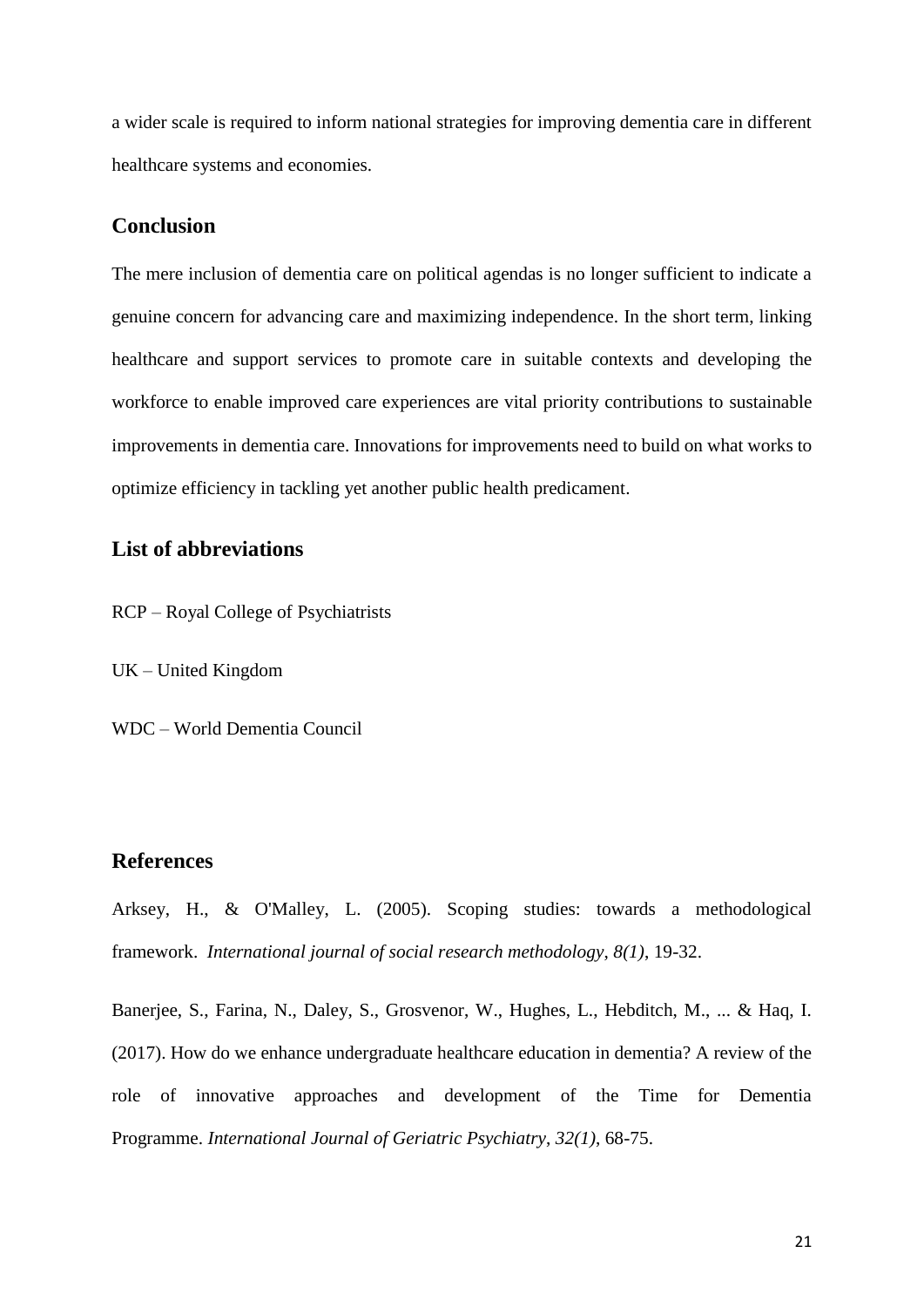Beer, L. E. (2017). The role of the music therapist in training caregivers of people who have advanced dementia. *Nordic Journal of Music Therapy, 26(2)*, 185-199.

Bond, J., Stave, C., Sganga, A., Vincenzino, O., O'connell, B., & Stanley, R. L. (2005). Inequalities in dementia care across Europe: key findings of the Facing Dementia Survey. *International Journal of Clinical Practice*, *59(s146)*, 8-14.

Brooker, D., & Latham, I. (2015). *Person-centred dementia care: Making services better with the VIPS framework*. Jessica Kingsley Publishers.

Buswell, M., Lumbard, P., Prothero, L., Lee, C., Martin, S., Fleming, J., & Goodman, C. (2014). Unplanned, urgent and emergency care: what are the roles that EMS plays in providing for older people with dementia? An integrative review of policy, professional recommendations and evidence. *Emergency Medicine Journal*, emermed-2014.

Cooke, A., Smith, D., & Booth, A. (2012). Beyond PICO: the SPIDER tool for qualitative evidence synthesis. *Qualitative Health Research*, *22(10)*, 1435-1443.

Dening, K. H., Greenish, W., Jones, L., Mandal, U., & Sampson, E. L. (2012). Barriers to providing end-of-life care for people with dementia: a whole-system qualitative study. *BMJ Supportive and Palliative Care*, bmjspcare-2011.

de Vugt, M., & Dröes, R. M. (2017). Social health in dementia. Towards a positive dementia discourse. *Aging and Mental Health, 21(1)*, 1-3

Dewing, J., & Dijk, S. (2016). What is the current state of care for older people with dementia in general hospitals? A literature review. *Dementia*, *15(1)*, 106-124.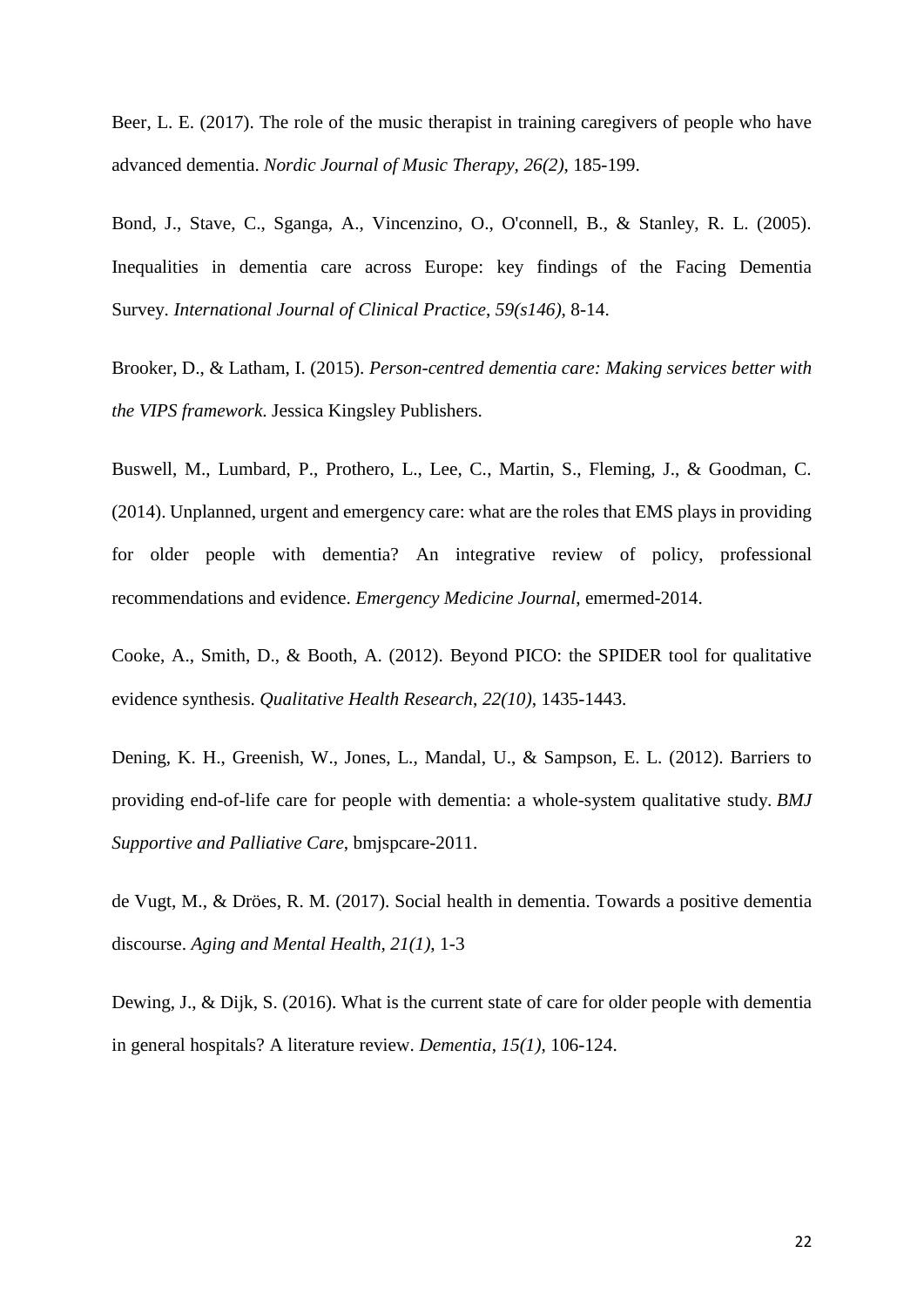Dixon-Woods, M., Cavers, D., Agarwal, S., Annandale, E., Arthur, A., Harvey, J., ... & Riley, R. (2006). Conducting a critical interpretive synthesis of the literature on access to healthcare by vulnerable groups. *BMC Medical Research Methodology*, *6(1)*, 35.

Edvardsson, D., Sandman, P. O., Nay, R., & Karlsson, S. (2009). Predictors of job strain in residential dementia care nursing staff. *Journal of Nursing Management*, *17(1)*, 59-65.

Eggenberger, E., Heimerl, K., & Bennett, M. I. (2013). Communication skills training in dementia care: a systematic review of effectiveness, training content, and didactic methods in different care settings. *International Psychogeriatrics*, *25(3)*, 345-358.

Erwin, E. J., Brotherson, M. J., & Summers, J. A. (2011). Understanding qualitative metasynthesis: Issues and opportunities in early childhood intervention research. *Journal of Early Intervention*, *33(3)*, 186-200.

Golden, S. H., Hager, D., Gould, L. J., Mathioudakis, N., & Pronovost, P. J. (2017). A gap analysis needs assessment tool to drive a care delivery and research agenda for integration of care and sharing of best practices across a health system. *The Joint Commission Journal on Quality and Patient Safety*, *43*(1), 18-28.

Gotts, Z. M., Baur, N., McLellan, E., Goodman, C., Robinson, L., & Lee, R. P. (2016). Commissioning care for people with dementia at the end of life: a mixed-methods study. *BMJ Open*, *6(12)*, e013554.

Houghton, C., Murphy, K., Brooker, D., & Casey, D. (2016). Healthcare staffs' experiences and perceptions of caring for people with dementia in the acute setting: Qualitative evidence synthesis. *International Journal of Nursing Studies*, *61*, 104-116.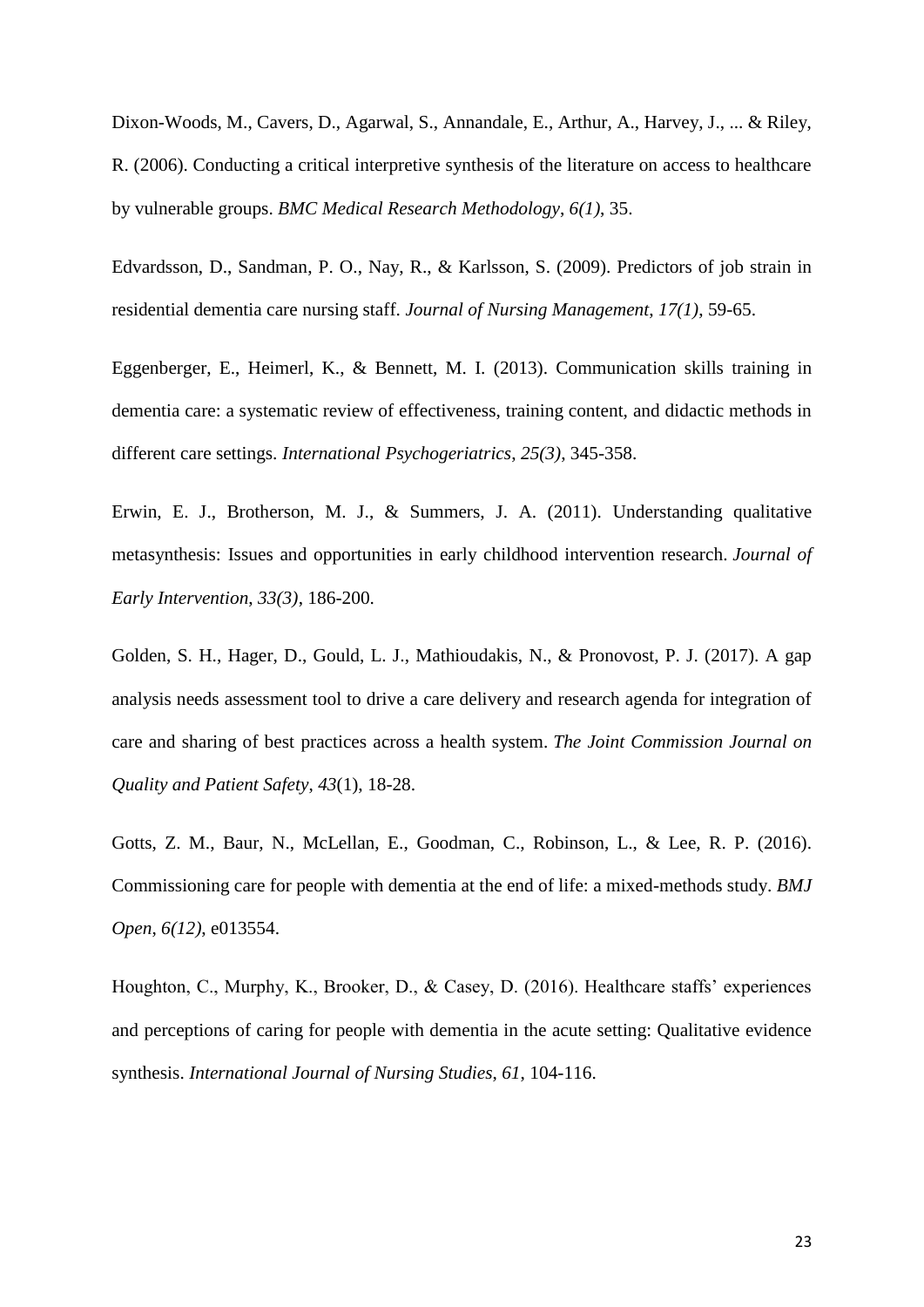Huber, M., Knottnerus, J. A., Green, L., van der Horst, H., Jadad, A. R., Kromhout, D., ... & Schnabel, P. (2011). How should we define health?. *BMJ: British Medical Journal (Online)*, *343*.

Khachaturian, A. S., Hoffman, D. P., Frank, L., Petersen, R., Carson, B. R., & Khachaturian, Z. S. (2017). Zeroing out preventable disability: Daring to dream the impossible dream for dementia care: Recommendations for a national plan to advance dementia care and maximize functioning. *Alzheimer's & Dementia: The Journal of the Alzheimer's Association*, *13(10),* 1077-1080.

Kontos, P. C., Mitchell, G. J., Mistry, B., & Ballon, B. (2010). Using drama to improve personcentred dementia care. *International Journal of Older People Nursing, 5(2)*, 159-168.

Lathren, C. R., Sloane, P. D., Hoyle, J. D., Zimmerman, S., & Kaufer, D. I. (2013). Improving dementia diagnosis and management in primary care: a cohort study of the impact of a training and support program on physician competency, practice patterns, and community linkages. *BMC Geriatrics, 13(1)*, 134.

Lloyd-Sherlock, P., McKee, M., Ebrahim, S., Gorman, M., Greengross, S., Prince, M., ... & Ferrucci, L. (2012). Population ageing and health. *The Lancet*, *379*(9823), 1295-1296.

Melin Emilsson, U. (2009). Health care, social care or both? A qualitative explorative study of different focuses in long-term care of older people in France, Portugal and Sweden. *European Journal of Social Work*, *12(4)*, 419-434.

Nakanishi, M., Nakashima, T., Shindo, Y., Miyamoto, Y., Gove, D., Radbruch, L., & van der Steen, J. T. (2015). An evaluation of palliative care contents in national dementia strategies in reference to the European Association for Palliative Care white paper. *International Psychogeriatrics*, *27(9)*, 1551-1561.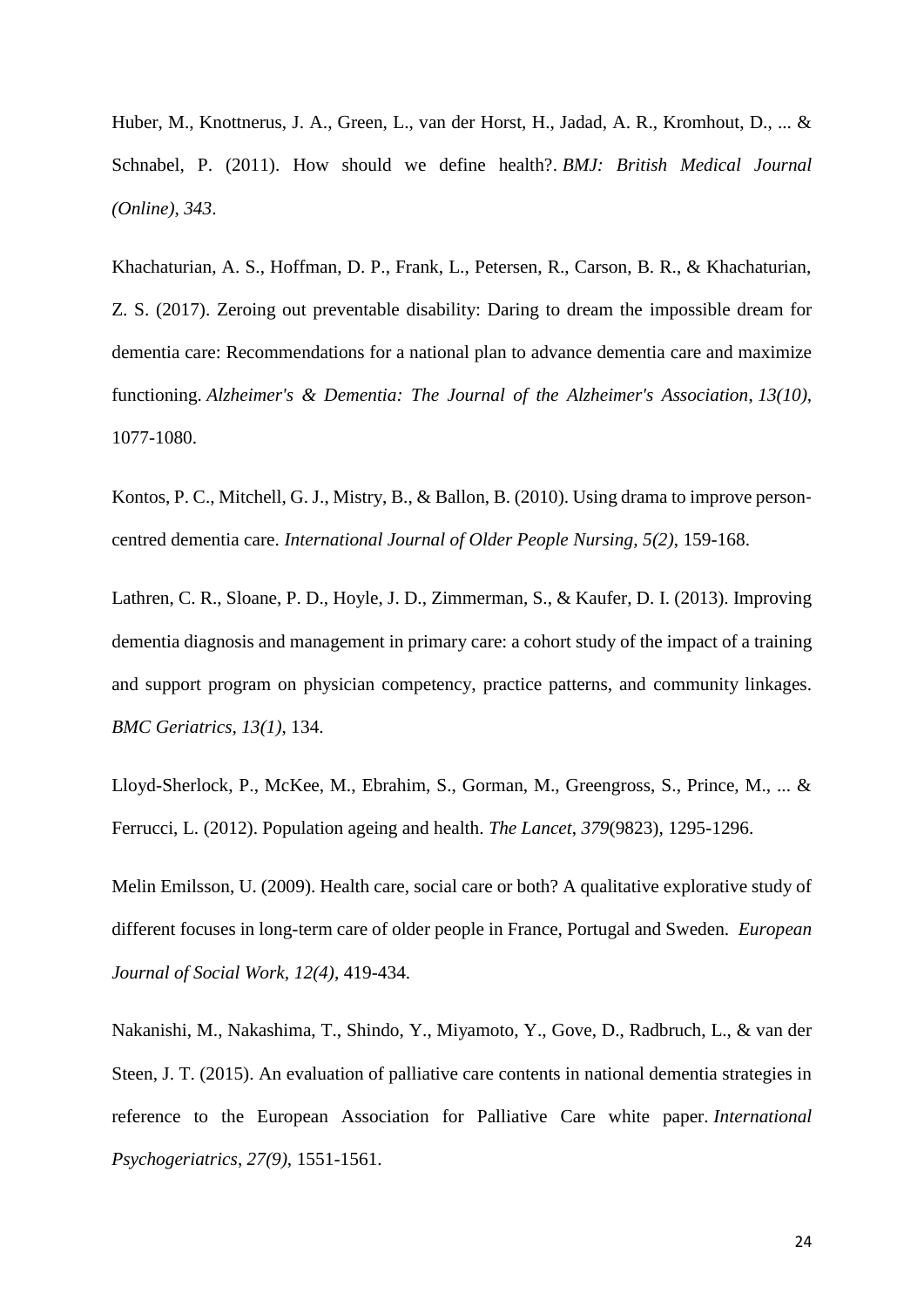Noblit G. W., and R. D. Hare. (1988). *Meta-Ethnography: Synthesizing qualitative studies*. Newbury Park, CA: SAGE Publishing.

Pilkington, H. (2018). Employing meta-ethnography in the analysis of qualitative data sets on youth activism: a new tool for transnational research projects?. *Qualitative Research*, *18(1)*, 108-130.

Prince, M., M. Guerchet, and M. Prina. (2015).The Epidemiology and Impact of Dementia: Current State and Future Trends. Geneva: World Health Organization. Retrieved from http://www.who.int/mental\_health/neurology/dementia/dementia\_thematicbrief\_epidemiolog y.pdf

Prince, M., Knapp, M., Guerchet, M., McCrone, P., Prina, M., Comas-Herrera, A., ... & Rehill, A. (2014). Dementia UK: -Overview. Retrieved from http://eprints.lse.ac.uk/59437/1/Dementia\_UK\_Second\_edition\_-\_Overview.pdf

Protti, D. (2009). Integrated care needs integrated information management and technology. *Healthcare Quarterly*, *13(Spec No)*, 24-29.

Quaglio, G., H. Brand, and C. Dario. (2016). Fighting Dementia in Europe: The Time to act is now. *The Lancet Neurology* 15 (5): 452-454.

Risco, E., E. Cabrera, M. Farré, C. Alvira, S. Miguel, and A. Zabalegui. (2016). Perspectives about Health Care Provision in Dementia Care in Spain: A Qualitative Study Using Focus-Group Methodology. *American Journal of Alzheimer's Disease & Other Dementias* 31 (3): 223-230.

Robinson, L., Bamford, C., Briel, R., Spencer, J., & Whitty, P. (2010). Improving patientcentered care for people with dementia in medical encounters: an educational intervention for old age psychiatrists. *International Psychogeriatrics, 22*(1), 129-138.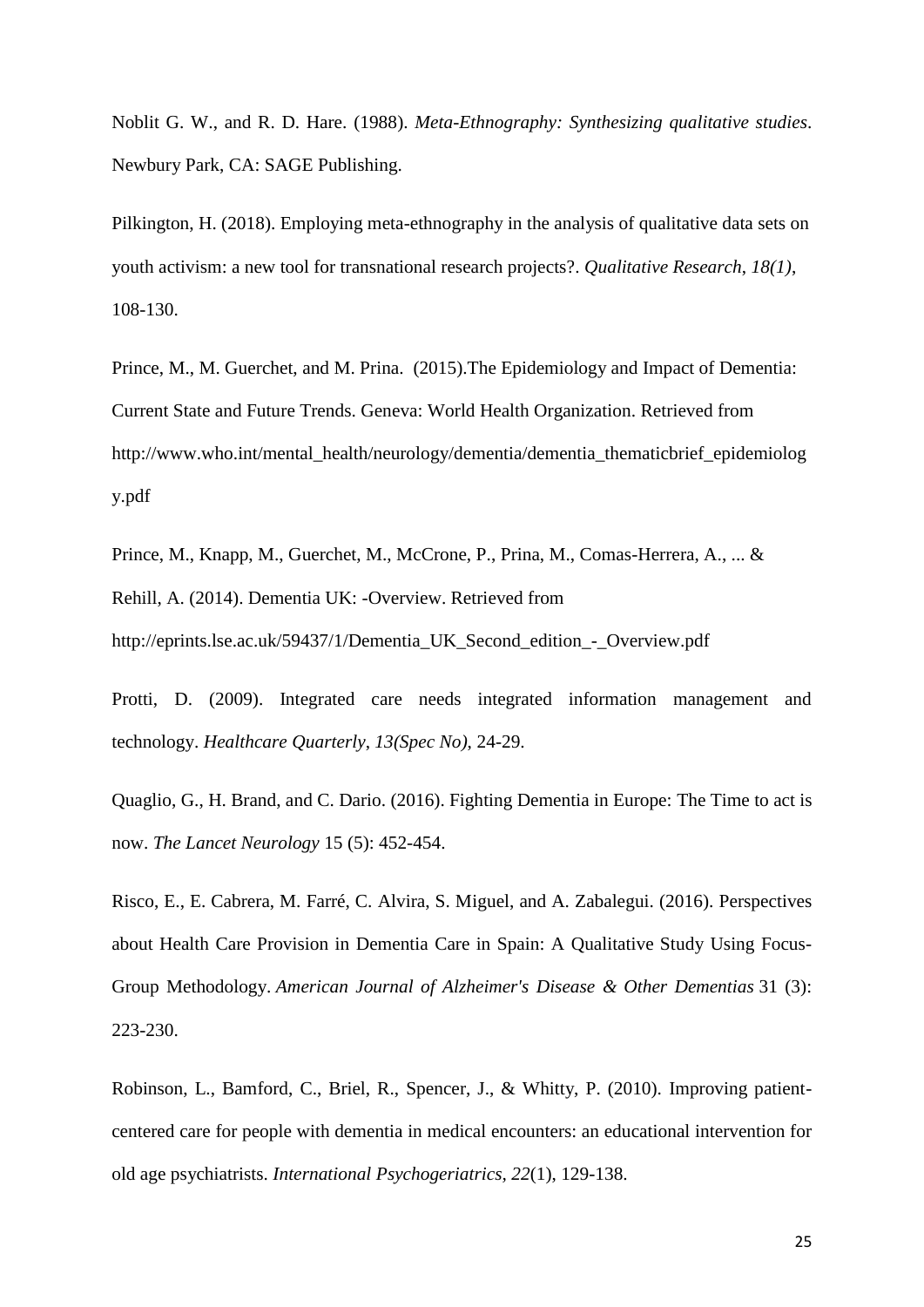Royal College of Psychiatrists. (2017). National audit of dementia care in general hospitals 2016-2017: Third round of audit Report. Royal College of Psychiatrists. Retrieved from https://www.hqip.org.uk/resources/national-audit-of-dementia-care-in-general-hospitals-2016-2017-third-round-of-audit-report/

Stange, K. C. (2009). The problem of fragmentation and the need for integrative solutions. *The Annals of Family Medicine*, *7(2)*, 100-103.

Toye, F., Seers, K., Allcock, N., Briggs, M., Carr, E., & Barker, K. (2014). Meta-ethnography 25 years on: challenges and insights for synthesising a large number of qualitative studies. *BMC Medical Research Methodology*, *14(1)*, 80.

Turner, A., Eccles, F. J., Elvish, R., Simpson, J., & Keady, J. (2017). The experience of caring for patients with dementia within a general hospital setting: a meta-synthesis of the qualitative literature. *Aging and Mental Health*, *21(1)*, 66-76.

United Nations. (2015). World Population Ageing. New York, *Department of Economic and Social Affairs, Population Division*. Retrieved from

http://www.un.org/en/development/desa/population/theme/ageing/WPA2015.shtml

Van de Voorde, C., Van den Heede, K., Beguin, C., Bouckaert, N., Camberlin, C., de Bekker, P., ... & Grau, C. (2017). *Required hospital capacity in 2025 and criteria for rationalisation of complex cancer surgery, radiotherapy and maternity services* (No. 289). Belgian Health Care Knowledge Centre (KCE). Retrieved from http://www.bravo-

radiotherapie.be/en/mod\_news/required-hospital-capacity-in-2025-and-criteria-forrationalisation-of-complex-cancer-surgery-radiotherapy-and-maternity-services-1/